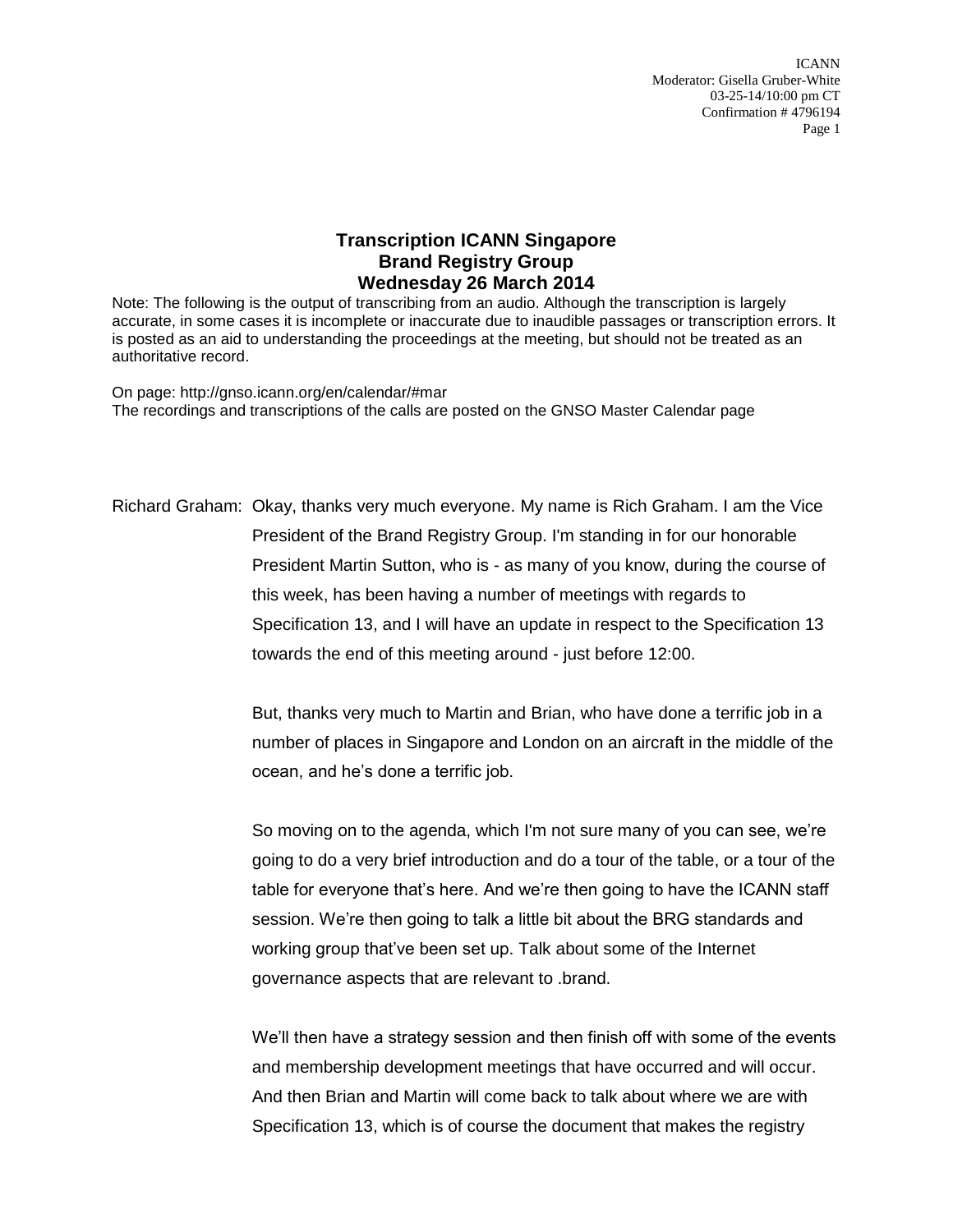agreement relevant for .brand. And then, we'll talk a little bit about the process - the fast track process for a list of country names at the second level.

So moving on to the welcome. I think now is probably good to do a tour of the table. Can we move the slide onto the - thank you.

If we could start with Guillaume at the end. My colleague.

Guillaume Pahud: Hello. Good morning everyone. I'm Guillaume Pahud from Richemont.

(Mike Corasini): I'm (Mike Corasini) from Gucci.

Nick Wood: I'm Nick Wood from Valideus.

Laura Covington: Laura Covington from Yahoo.

Susan Payne: Susan Payne from BBC.

Celia Pendery: Celia Pendery from Sky.

Stephanie Duchesneau: Stephanie Duchesneau from FairWinds.

Woman: (Unintelligible) from (Epson).

Marc Trachtenberg: Marc Trachtenberg from Winston & Strawn.

Paul McGrady: Paul McGrady from Winston & Strawn.

Stacey King: Stacey King, Amazon.

Phillip Sheppard: Phillip Sheppard, BRG.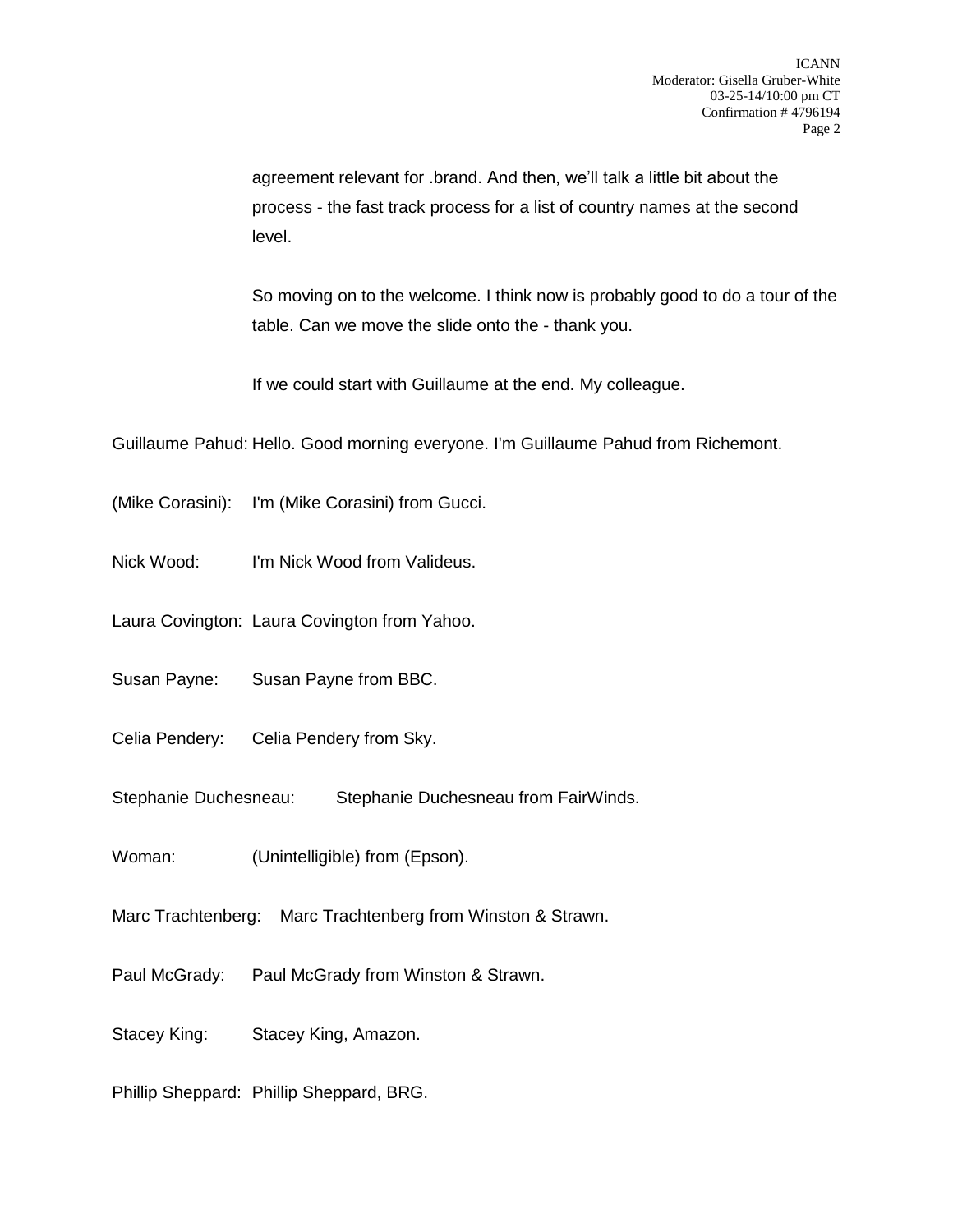ICANN Moderator: Gisella Gruber-White 03-25-14/10:00 pm CT Confirmation # 4796194 Page 3

Chris Mondini: I'm Chris Mondini with ICANN staff.

Katie Myers: Katie Myers, Microsoft.

Man: (Unintelligible).

Man: (Unintelligible).

Beth Allegretti: Beth Allegretti, Fox Entertainment Group.

Nick Woodward: Nick Woodward, Microsoft.

Richard Graham: Thanks so much. We're also sending around a piece of paper just to - for everyone to register in, and so that will come to you at some point during the course of this meeting.

> If we move on to the next item on the agenda, the ICANN staff meeting, and there's three parts to this. The results of the BRG Key Challenges Survey, the case study on Specification 13, and the case study on country names. So I'm now going to hand over to Philip, who will take the lead on this agenda item.

Phillip Sheppard: Thank you very much.

And so the purpose of this session really was a function of the fact that we have Chris Mondini with us from ICANN, who leads the Business Stakeholder Outreach.

I really just wanted to share some of those (unintelligible) that came from a survey that we had done when I was preparing a presentation that we made at a (unintelligible) conference in New York, and that was just to ask all our BRG members the key challenges they'd found so far within the whole TLD process, and we had to survey in two rounds.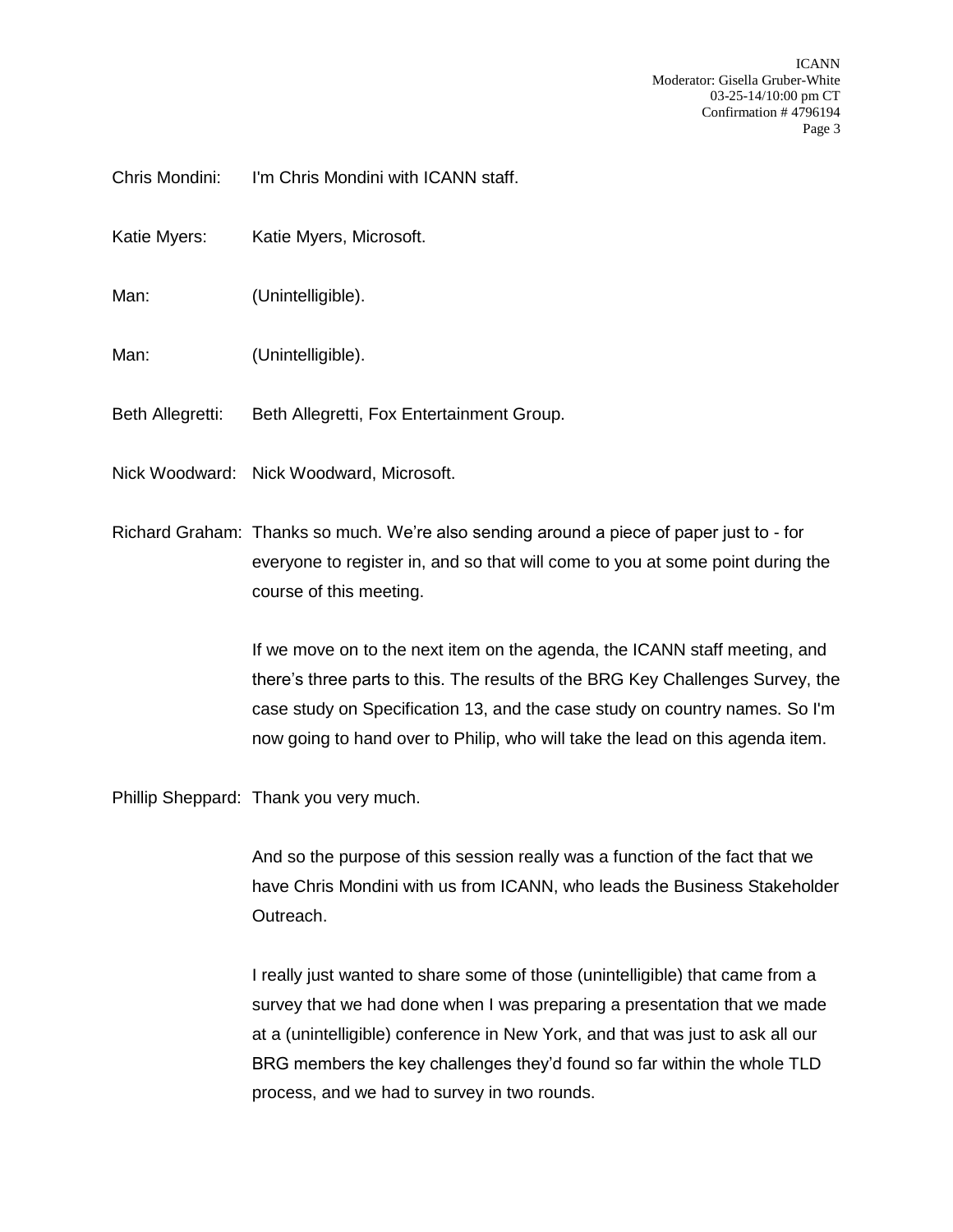The first was to say, you know, what are they? Just open questions to see what came back. And, that actually allowed us to punch those results into three parts. And it was quite interesting that one of the parts that came back indeed was about the differences and sometimes frustrations or the interrelationships between people unused to ICANN in dealing with ICANN and dealing with ICANN. And so I've extracted that part of the survey and presenting it here.

And, it's really just you know for Chris to see - we're not asking you necessarily to react to it. We're not here to hammer anything out. But, we thought it'd be useful to share that with you in particular and just illustrate it with a couple of case studies later.

So as I was saying, within the survey, it - the top responses were unprompted and they came through that ICANN - the relationship with ICANN was number one. Internal issues about buy-in (at ICANN) is number two.

And other issues to do with new brand protection, these are the challenges for - these are the historic challenges that we've always had the Internet, and people were still concerned, even though getting the .brand with precisely what some of the new generics might present.

But, we're going to focus now just on that first bullet point of that ICANN results.

And these are just some quotes, and so the ICANN results really sort of went into sort of a couple of different categories. And, one was to do I think with the relationship that they're seeing manifested in Spec 13, which is one size do not fit all. And, we had quotes like, "Understanding the ICANN process itself - just basically understanding what on Earth this application guidebook was all about," et cetera, and how that moves on in terms of a negotiation.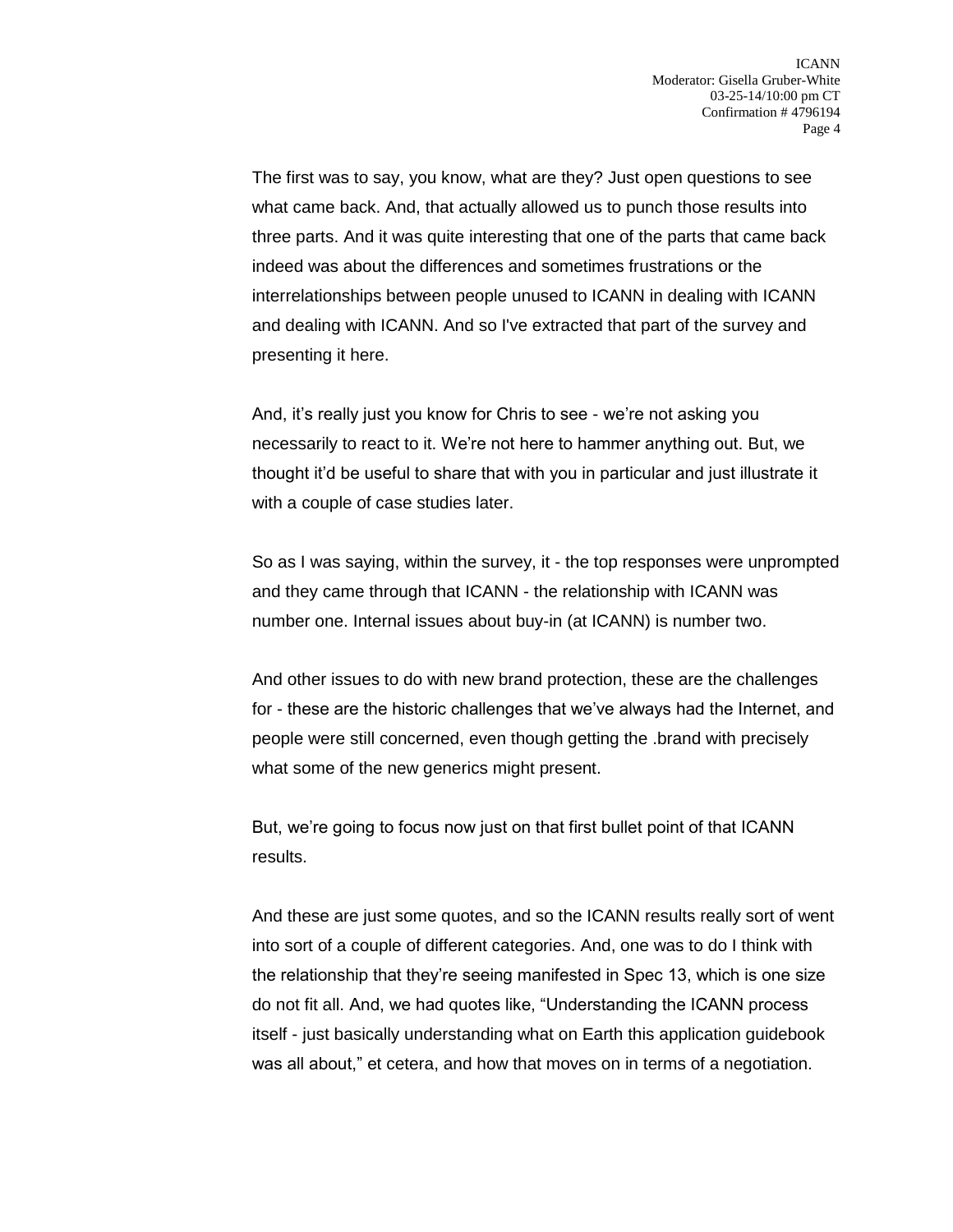ICANN's inability to take leadership I think was a concern sometimes about asking for something and then finding that somehow that it needs to be referenced back to other people in the organization. This is a function like (can't) be multi-stakeholder as opposed to perhaps a standard contract party when you're both in power to negotiate together.

As I said, these are quotes.

"Getting the registry agreement modifications necessary to make it palatable for us to sign." I mean, so the key question where we've been negotiating this, and that use of the word palatable unprompted was an interesting point.

"Getting ICANN to recognize we are fundamentally different from the handful of registries of the past." So here we are on the very cusp of a huge change in the Internet, and there's some frustration about a contract that seems to be backward-looking and not forward-looking are other attitudes that were reflected (out) too.

"Getting ICANN to change its traditional perspective to accommodate the minimum requirements of companies whose business is not being a registry." Similar point made by different respondent.

On the second point, where it was categorized as the ICANN surprise, which is just how things change that perhaps was unexpected. And examples of that were, "ICANN's list of DNS collisions prevents us from registering all our sub-brands under our own TLD." This is in particular reaction to that first report on name collisions when it came out.

And there were some people that just thought, you know, "What on Earth is this? Here we are. We've got a whole idea and suddenly a technical report is coming out saying actually almost everything we want, we can't have."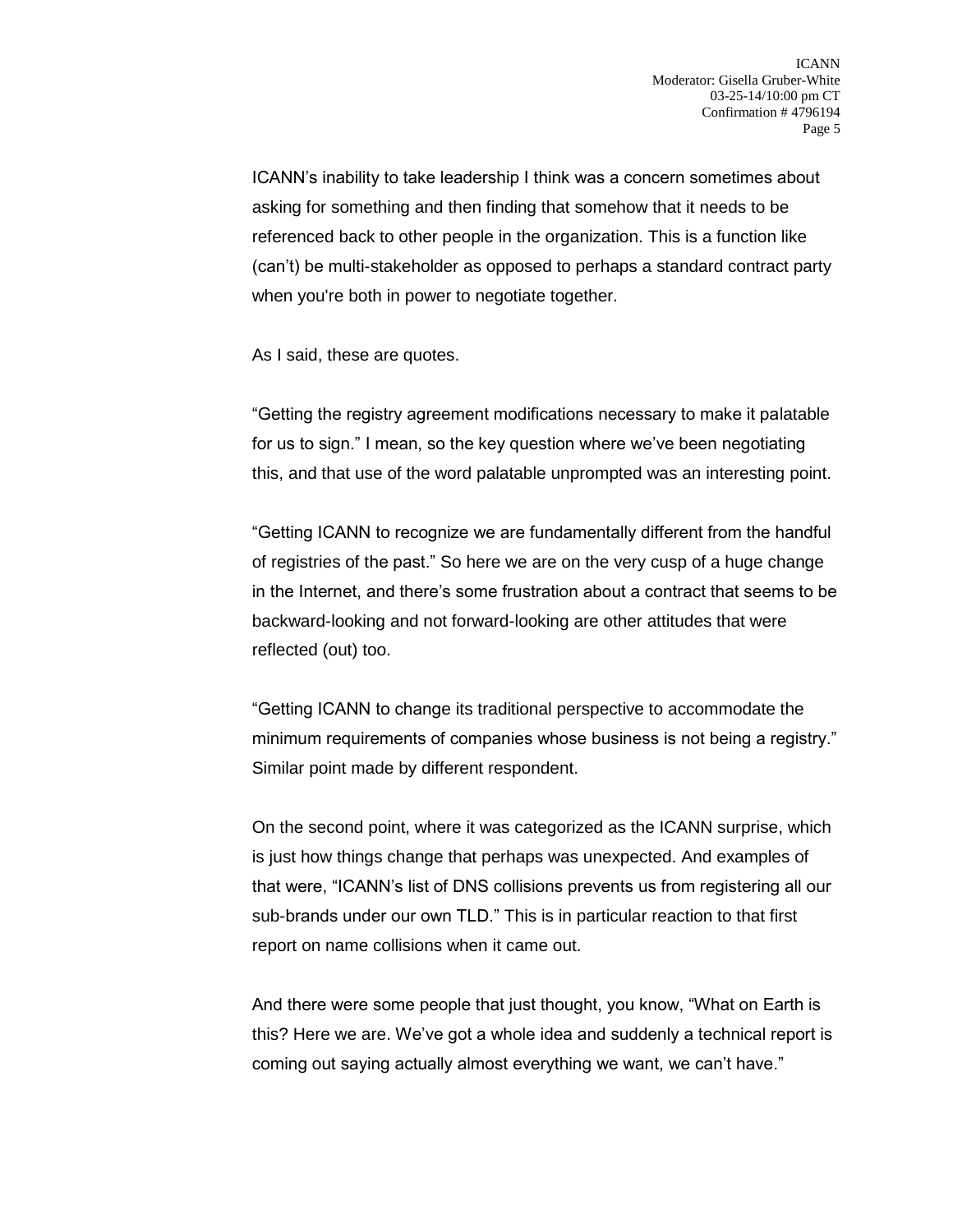"The list - the second level domain names to block has prevented us from moving forward with delegation." This was a major problem. They started looking again at how we made the right decision. Was it really something we should've been going for in the first place?

Some of the blocked names are precisely those expected to start our launch.

And another comment also was relating to the country names released as a global group. "It is paramount that we can identify all our local entities with the name of the country." So there's difficulty with actually finding a process of that country name with these, albeit it was in the application guidebook. Was a little bit of a surprise to some, particularly because, you know if you have a country name as a folder, that's all possible. And so, it was also relevant things.

So two things in particular came out of surprises. This concept of collisions and the country name release.

Just a few facts and figures. And apologies. Some of the - we're using Adobe Connect here, and we can't get the screen any larger, so I'll read out the figures here.

But in terms of the response rate there, we asked people to categorize those challenges between major, medium, and minor. And on the first one, getting ICANN to recognize we're different from registries of the past, that was a major challenge for 65%, a medium for 30%, and a minor for 6% only.

Dealing with ICANN changing the rules, that second point we just saw, major challenge, 31%; medium challenge, 30%. So basically, it was 100% either a major or medium challenge for that, so a very high hit rate for people being concerned about those two things.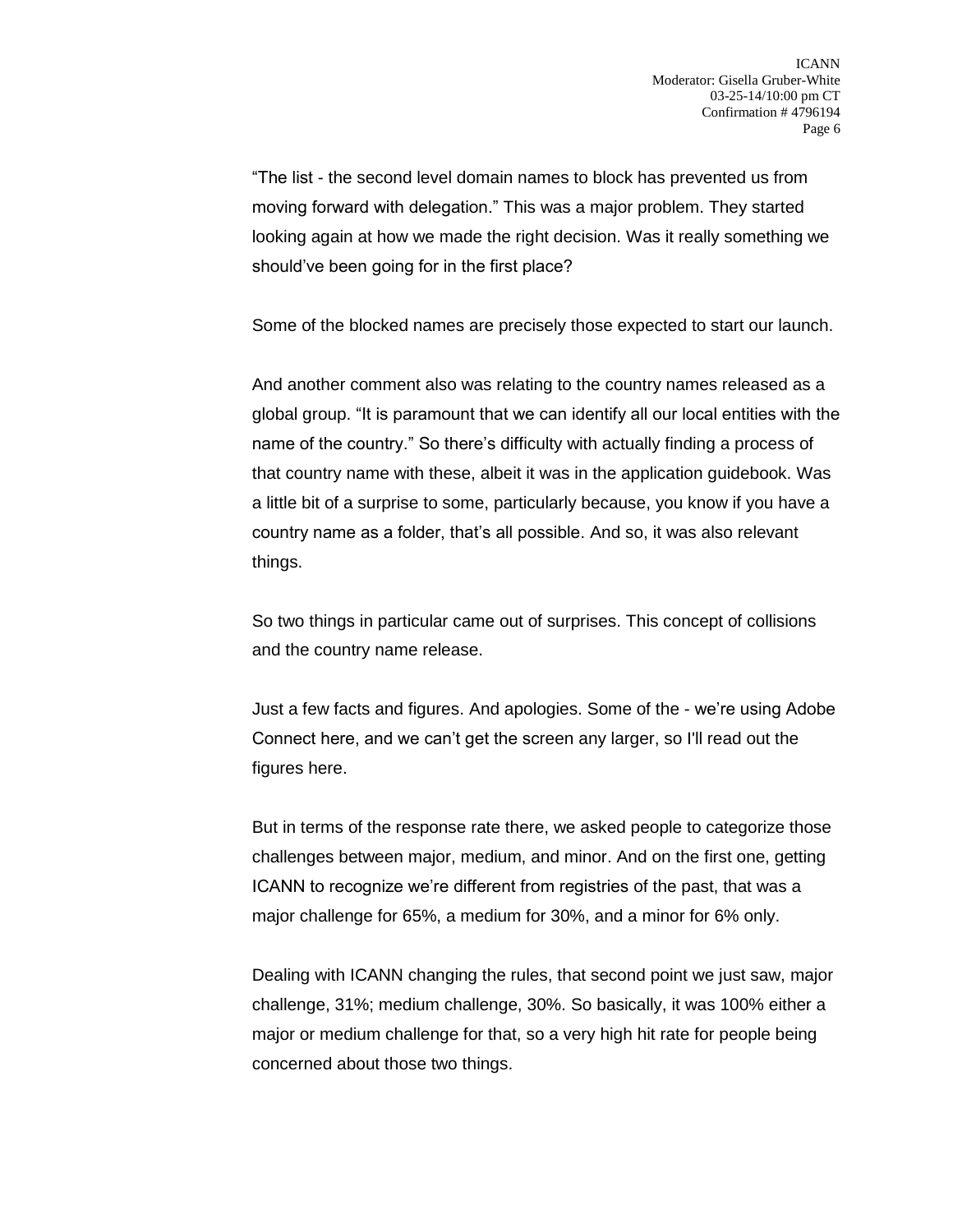Just quick illustrations really. What was the manifestation of that? Well I think you have all been aware of that, and the others (in this case) may recall Specification 13, which after all is a really very simple set of changes. It was a definition, it was a limit in terms of what we would do with a better (straws). There was a - and (points) to do a termination of the cooling-off period. A relatively simple set of changes.

A dialog started on that in March 2013, and here we are exactly one year later, and we're hoping - we think has crossed - that that'll be adopted later today. And the volume of emails that I counted on my email client alone were 400, and that doesn't count anything like the emails that are legal advisors, et cetera, (unintelligible). So a substantial amount of work for a relatively small set of common sense changes.

Case Study 2, (unintelligible) better. Fast track (where there's) country names, we started dialog on that back in July of 2013. It took us up until about January before this concept of a group proposal maybe had come around and we started discussing about that in January. But, it's still taken us three months before we had what not only was a very productive meeting here in Singapore with ICANN staff on the 23rd of March. And that one in terms of email tracking of this issue is 60 emails.

So just a couple of, you know, illustrations there of those two things taking perhaps a little bit longer than they might. And I think that was about it for that schedule of things.

Yes, it was.

Richard Graham: Thank you, Phillip.

And are we inviting ICANN to speak? Do you want to respond?

Phillip Sheppard: If Chris wants to, yes.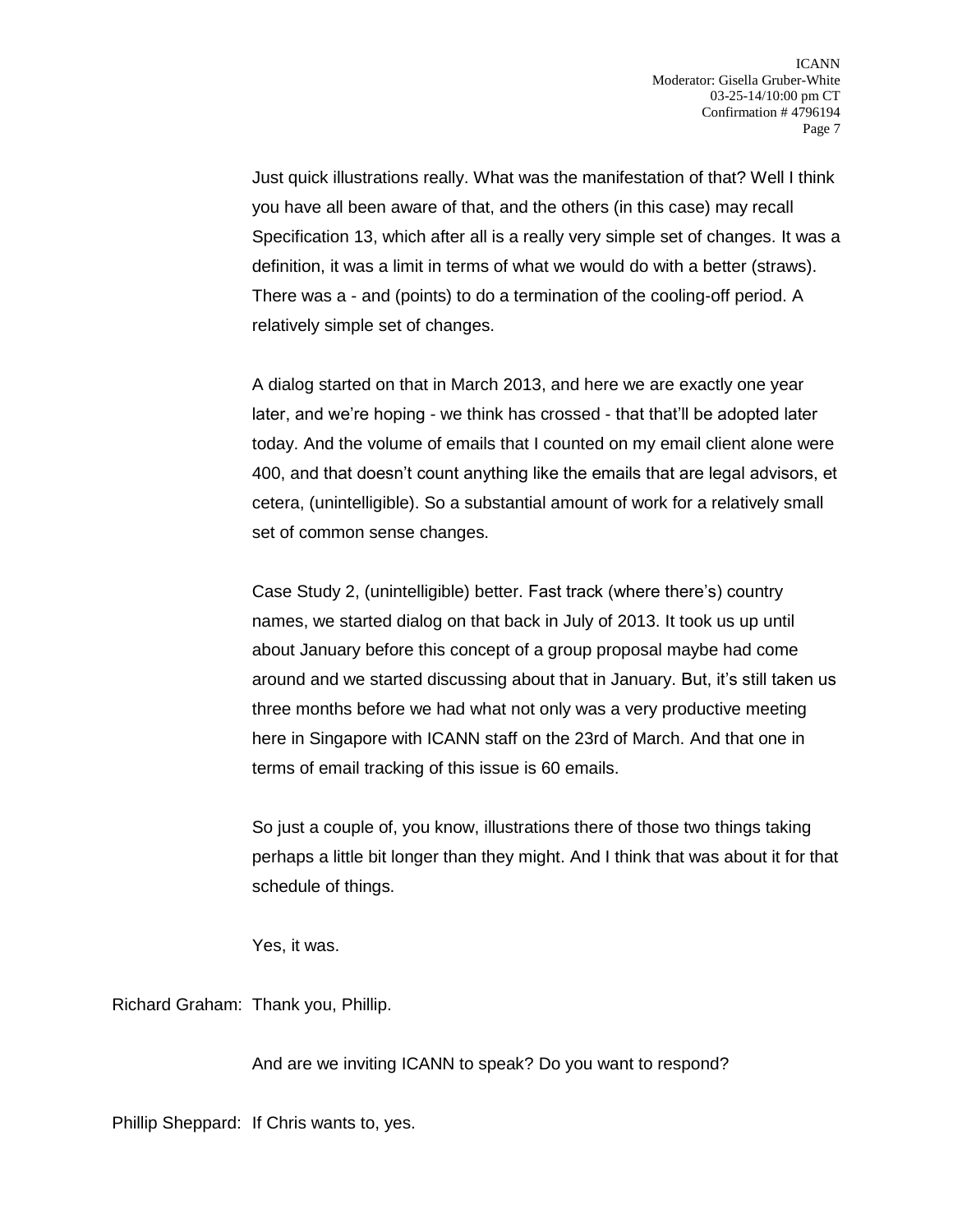ICANN Moderator: Gisella Gruber-White 03-25-14/10:00 pm CT Confirmation # 4796194 Page 8

Chris Mondini: Sure. Thanks very much.

I would like to say how incredibly helpful initiatives like this and the survey are. In my role leading Business Engagement at ICANN, I have the unenviable task of really being - trying to communicate ICANN's role and value, and what it means for business in all different categories. And also really, doing a lot of cross-cultural communication.

I feel very fortunate just in my own personal background that I started out by working government for some years. I then worked for Deloitte in private sector for ten years. I founded a non-profit organization, and that's just in addition to the languages I learned in other cultures I lived in.

And I find that point that you make about ICANN understanding how you are different and how you have needs, and you are an organization with valid concerns to be folded into the broader spectrum of business concerns is hugely helpful and hugely important, just as you are all, I'm sure, undergoing a process of learning how ICANN is different, and it's not a business.

It's something that you're probably tasked with going back to your organizations and explaining some of the - from your perspective, crazy developments that go on. Delays and changes, and so forth.

So this kind of communication, these kind of initiatives is the feedback. A continued dialog and the mutual understanding are the right trajectory. I'm certain as business people, you're sometimes inpatient and frustrated, or worse. But again, I thank you for the constructive spirit in which you undertook to show these findings, so thanks.

Richard Graham: Thank you very much, Chris.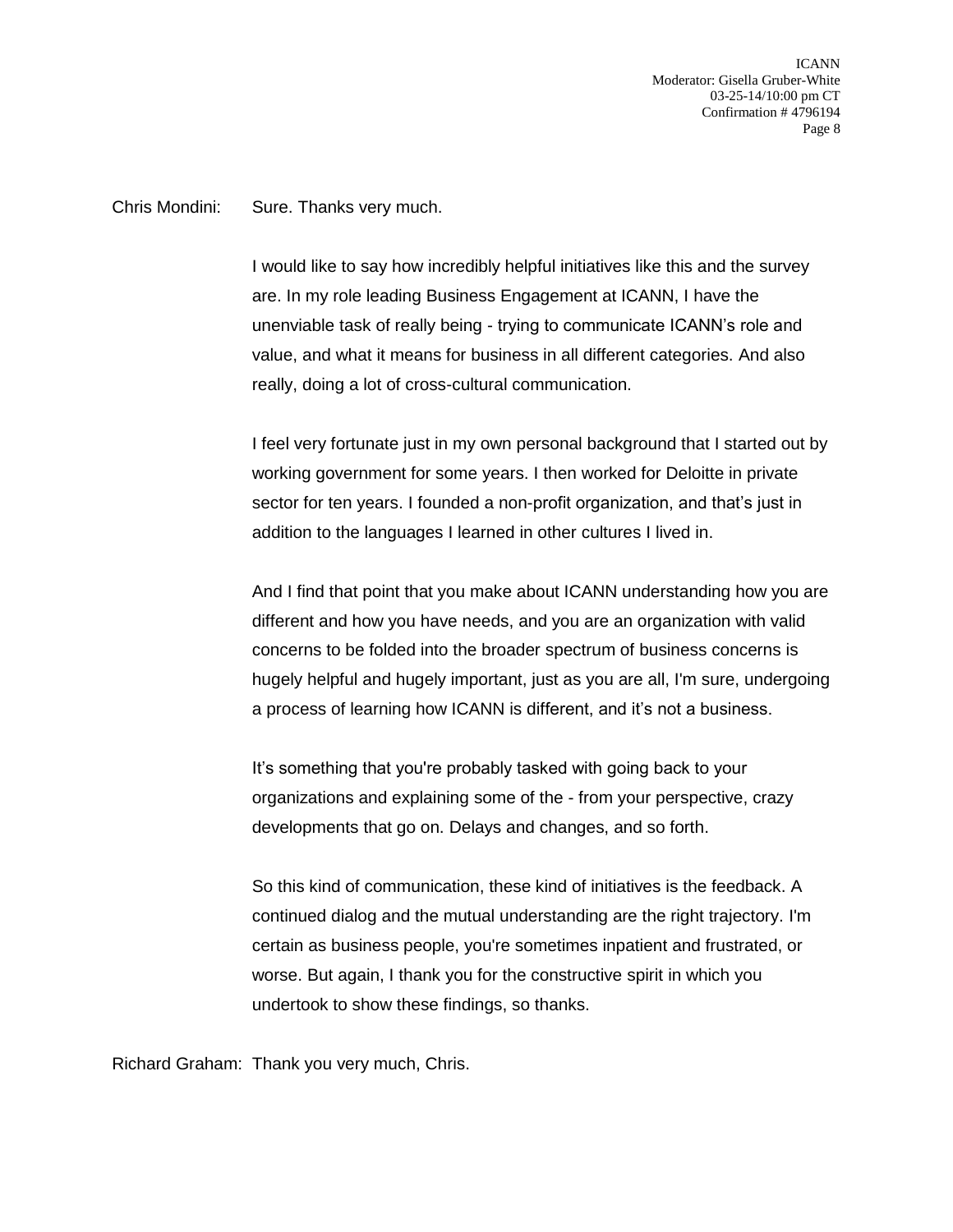We're now moving on to the third item on the agenda, which is the BRG Standards Working Group. Now, there are a number of initiatives that are being developed, but we'd also welcome any further thoughts from anyone really that could add to a standard that brand as a whole will be able to use and implement.

The four up there are very interesting, and actually the first one, the navigation and naming standards, it comes up time and time again. Brands are asking other brands about what's going to be the naming convention? What should we do? And really, there isn't a defined answer yet, but it's something that will evolve throughout the process.

There's also email standards if/and to the extent you can have @brand. Obviously, it's not - it won't work now, but it will in the future. SEO studies and also just how we change external standards and the BRG's obviously been impacted, and we've discussed this before around the name collisions.

Guillaume, is it worthwhile you - to doing a very brief overview of your working group? About what you've been doing?

Guillaume Pahud: Happy to do so, even though we have not done anything really concrete yet. We just decided to set up the working group and work together, so I think that's a good start. It's like we have to define the process before we can do things, so we're - I guess that's really where we are today.

> We just have to figure out the sort of four key points we believe that make sense across the brand and trying to find some commonalities across brands who can be competing or non-competing, so - yes, I think that's it.

Richard Graham: Great, thanks. I'll ask Phillip to just - to jump in here.

Phillip Sheppard: Thanks.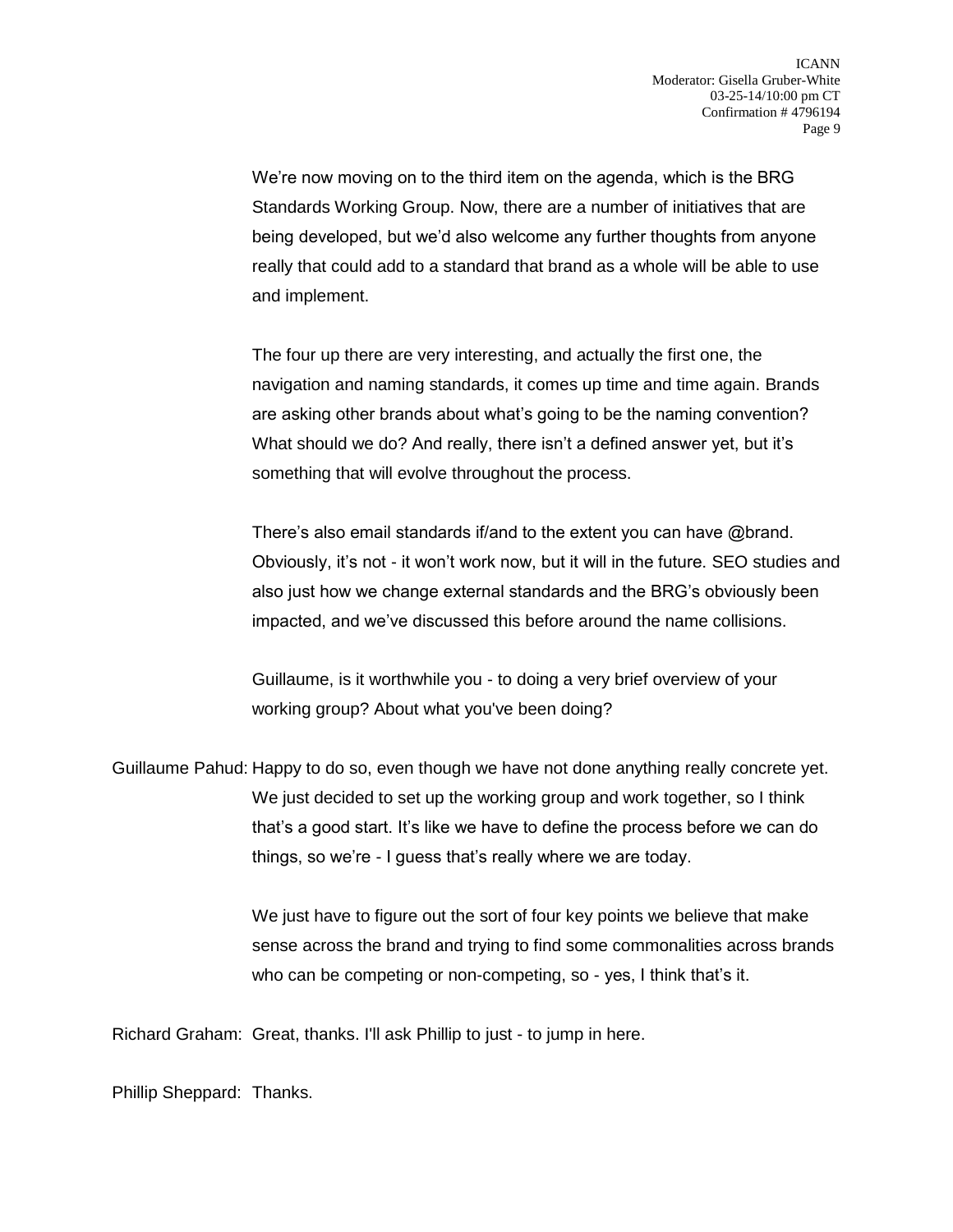Just one comment actually. We had - as many of you are aware because you were at that meeting, a really useful outreach meeting with potential members a couple of days ago, and the feedback that we received from that meeting was in effect that this work, in particular, the forward-looking stuff, the working together, was of particular interest to many of that group there.

So I think it - that was an interesting comment from potential members, and in terms of what they're looking for from - you know, from the BRG.

Richard Graham: Thanks very much, Phillip.

We now go onto the fourth item on the agenda, which is Internet governance. Do you want to take the lead on this, Phillip?

Phillip Sheppard: Yes.

So Internet governance is, you know, an issue of increased ICANN interest. It's really on our agenda here - it's just as an alert in terms of what's happening and a question to ask ourselves where we may wish to be involved within the debate.

And I know the key issues as to why we may want to be involved are what's up on the slides now in (contracts). Internet governance of ICANN.

And the way ICANN is structured and policy developed will effect changes to our contracts. So there's a potential direct relevance to your contracts.

I think there's a second issue of business freedom that has change in Internet governance may affect the freedom to conduct business via the Internet.

And thirdly, there's an international property dimension, greater involvement of certain governments may affect decision making on the relationship of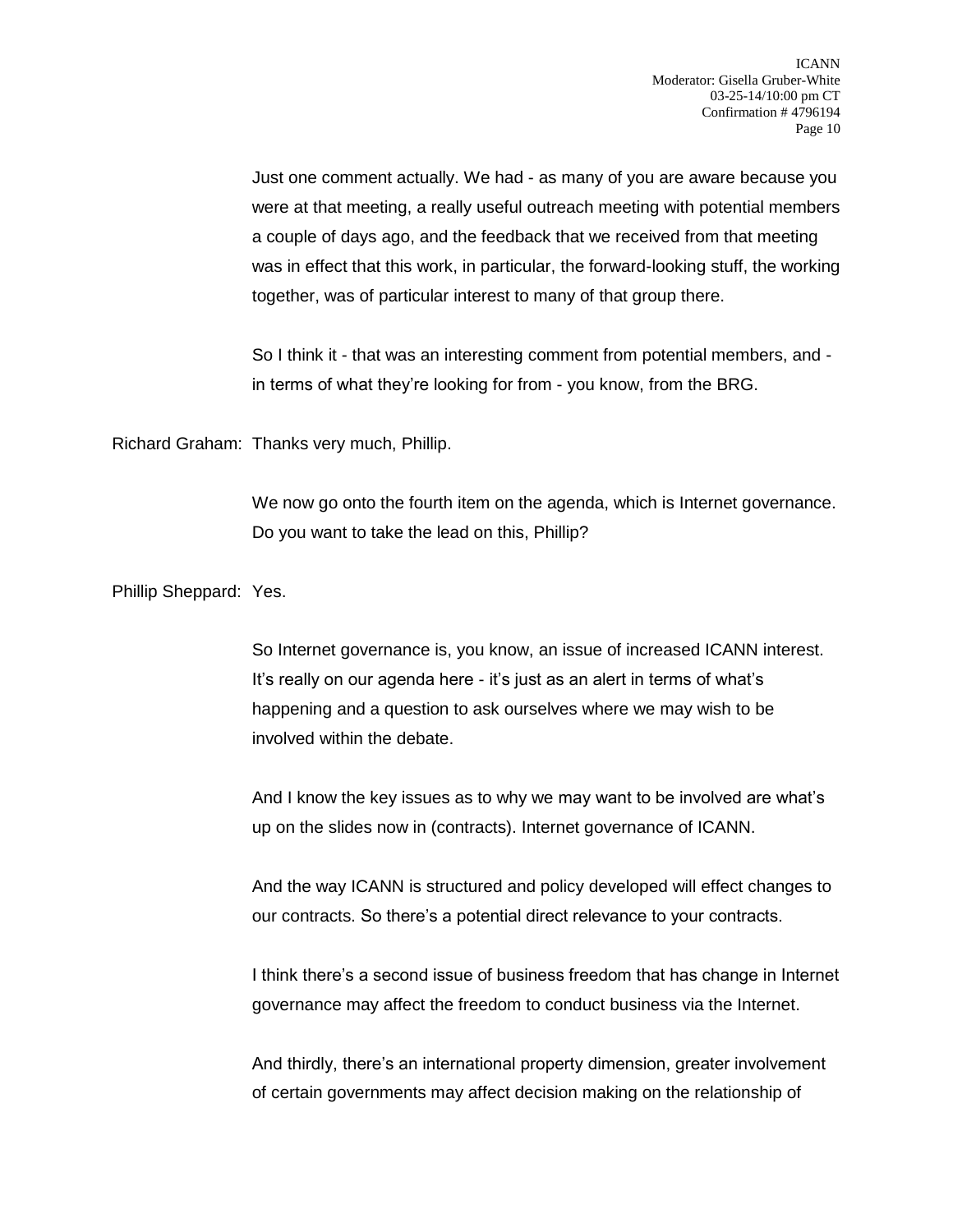international property rights with other rights. And so, there's a potential set of movements there.

So I mean, there's three things that are probably the reasons why we may wish to pay attention to the debate, and indeed, we may want to involve ourselves in a debate.

Key things that are happening now are that recently the European Union published a position in February. It took them two or three months in what's called interservice, which is one part of the European Commission publishes something and it's looked up by all the other parts, and it is non-controversial. That process takes two days. And if it's interesting but has global implications, it takes three months, and this one took three months.

And that was published just in February. I'll go through a couple of details of that later.

And of course as we all know, coming up in Sao Paulo in April 23rd to 24th, is the NETmundial, where this issue is very much it.

The (e)position I think was quite interesting. This is a very - a quick summary of what was in it. It calls for concrete actions. The establishment of a clear timeline for the globalization of ICANN in the IANA functions. Well, that was (precedent).

A strengthening of the Global Internet Governance Forum, and that's a UNbased organization that came out of some discussions about ten years ago perhaps. Launching an online platform for creating transparency on Internet policies, the Global Internet Policy Observatory, which is very - it commissions (speaking like an) observatory, but I think that's just for them to set up something that will help in terms of a transparence in what's going on.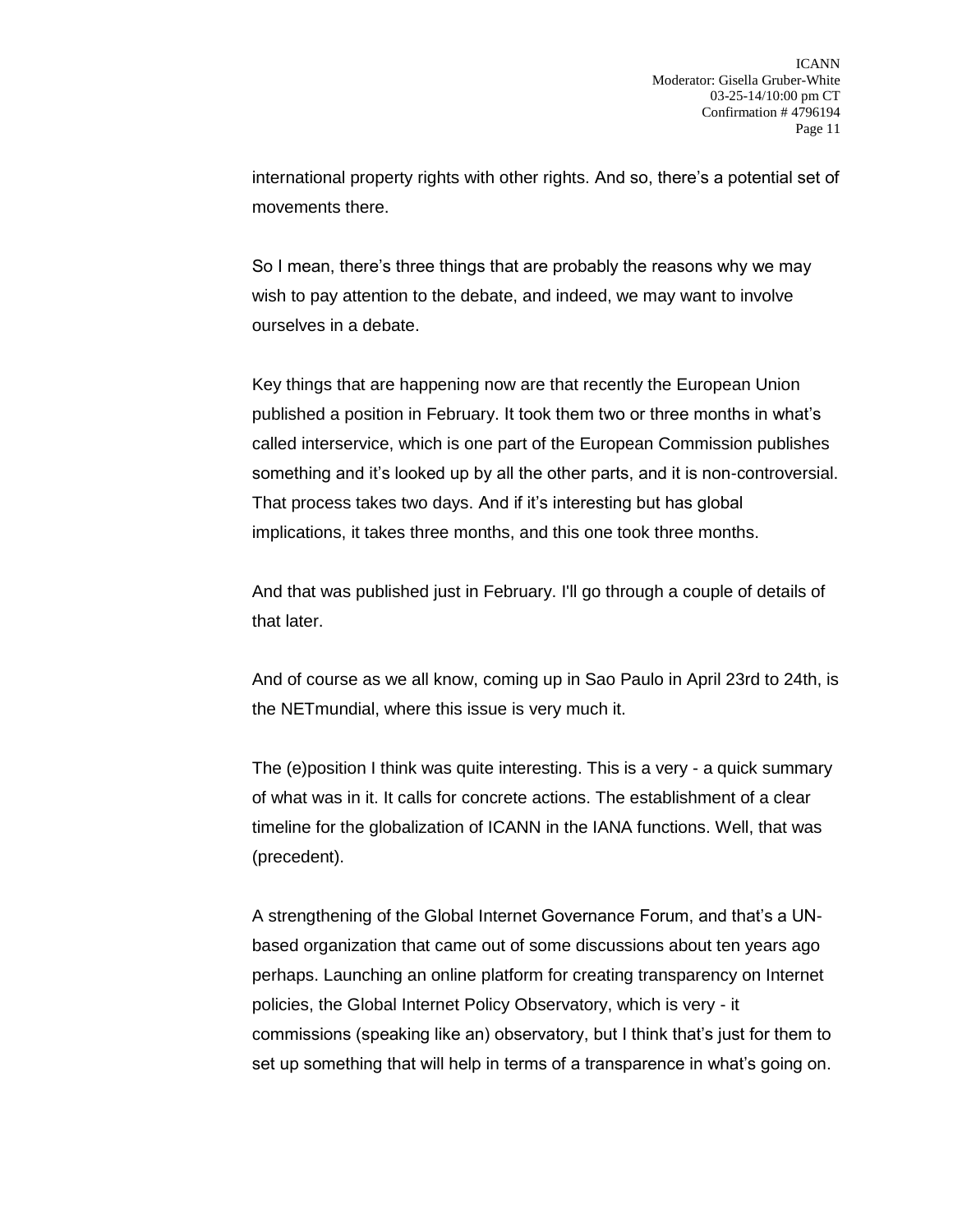And their fourth point was review of conflicts between national laws or jurisdictions that will suggest possible remedies. And then I think there was a Commission reaction to a number of issues that have come up, in particular, with clashes of European law and others.

The second point of their position was ongoing commitment to improve the transparency, accountability, and inclusiveness of the multi-stakeholder process and those who participate in the process. So a clear signal there from the European Commission upholding the sort of values of the (BC) also here at ICANN.

A commitment to creating a set of principles of Internet governance to safeguard the open and unfragmented nature of the Internet. Principles are not made, but the commitment is there to do that.

And a commitment to -- finally, Number 4 -- to globalize key decision-making. For example, the coordination of domain names and IP addresses to safeguard stability, security, and resilience.

So overall the paper, I think we're making some interesting points, (unintelligible) that we may choose at the BRG to react to.

NETmundial in April is a global multi-stakeholder meeting on the future of internet governance, and their mission statement is, "We are focused on crafting Internet governance principles," principles again, just mentioned earlier, "crafting Internet governance principles and proposing a roadmap for the further evolution of the Internet governance ecosystem." So I'm anxious to see how that goes.

And I think is the end of the session. We had within the BRG a small working group on Internet governance who is looking after these issues. It's more of a sort of holding group at the moment. Anybody's welcome to join it if they feel. We have a couple of members at the moment who were there, and maybe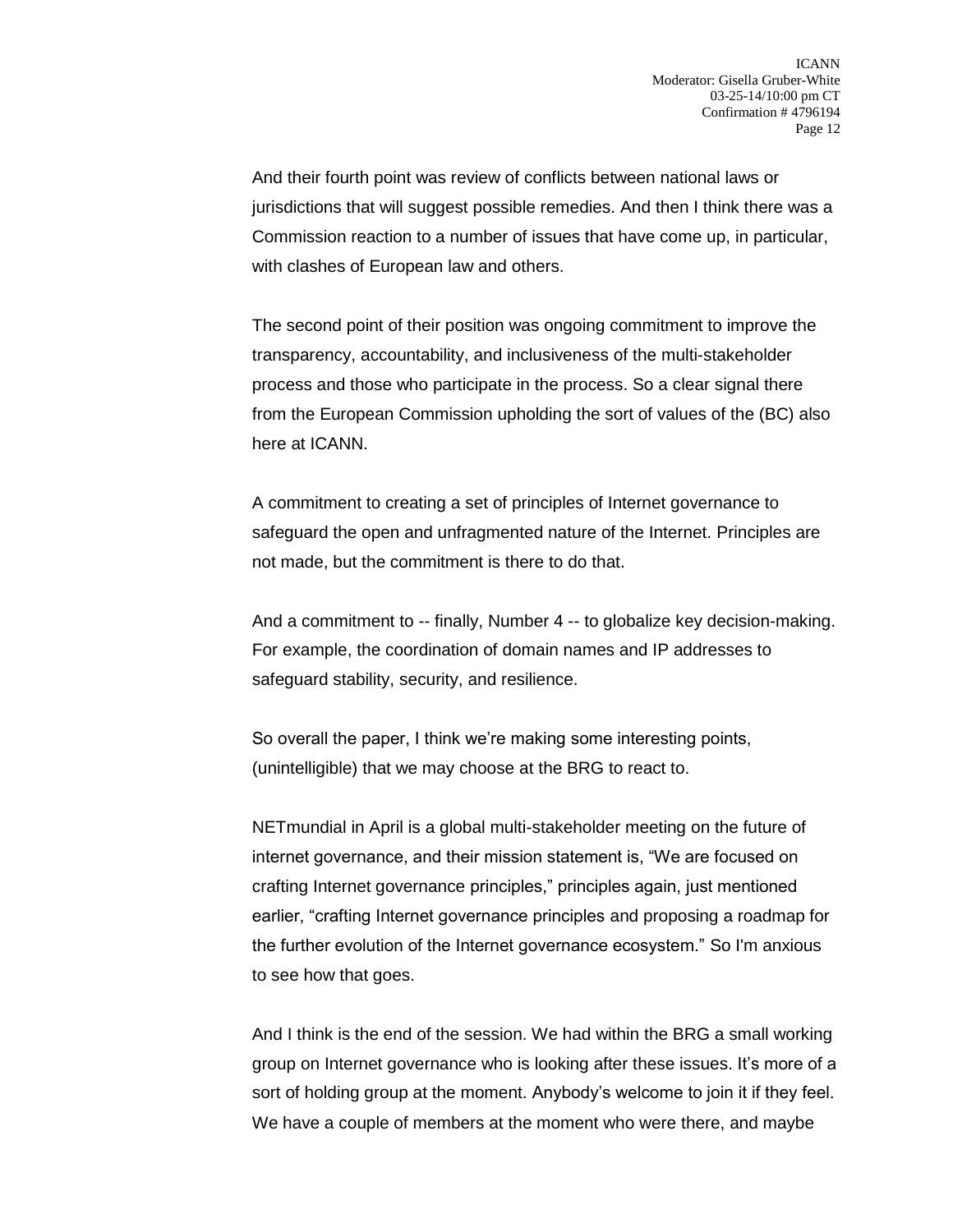we would perhaps start to craft our own paper, just in terms of where we may wish to be in the debate in the future.

Richard?

Richard Graham: Thank you very much, Phillip.

Moving on to the next agenda item is strategy, and the three principles we've got up there are ethos, engagement, and membership. And I think because we are a very new group, these - the ethos of the group is still evolving. We are engaging with new brands and we are increasing our membership. But, we are open to suggestions in terms of how people feel that we can take this forward. How we can help each other, certainly from a (unintelligible) perspective.

Being in a group of other .brands who have had no experience of setting up registries is really valuable because you can network, you can share best practice, you can really help in terms of understand what the risk profile is, certainly from the contracting stage, and we are obviously keen to support each other going forward.

But as we develop and move towards being registries, then the requirements and the way we engage, and the - you know, the standards that we'll develop together will change. But really, I don't know whether we're planning to open up this agenda item to see if anyone has any comments in terms of where they want to see this go?

Martin Sutton: Sorry I'm late to the table.

Richard Graham: Not at all.

Martin Sutton: I should have some really positive things to say here, shouldn't I, prepared? But I haven't, so you put me on the spot.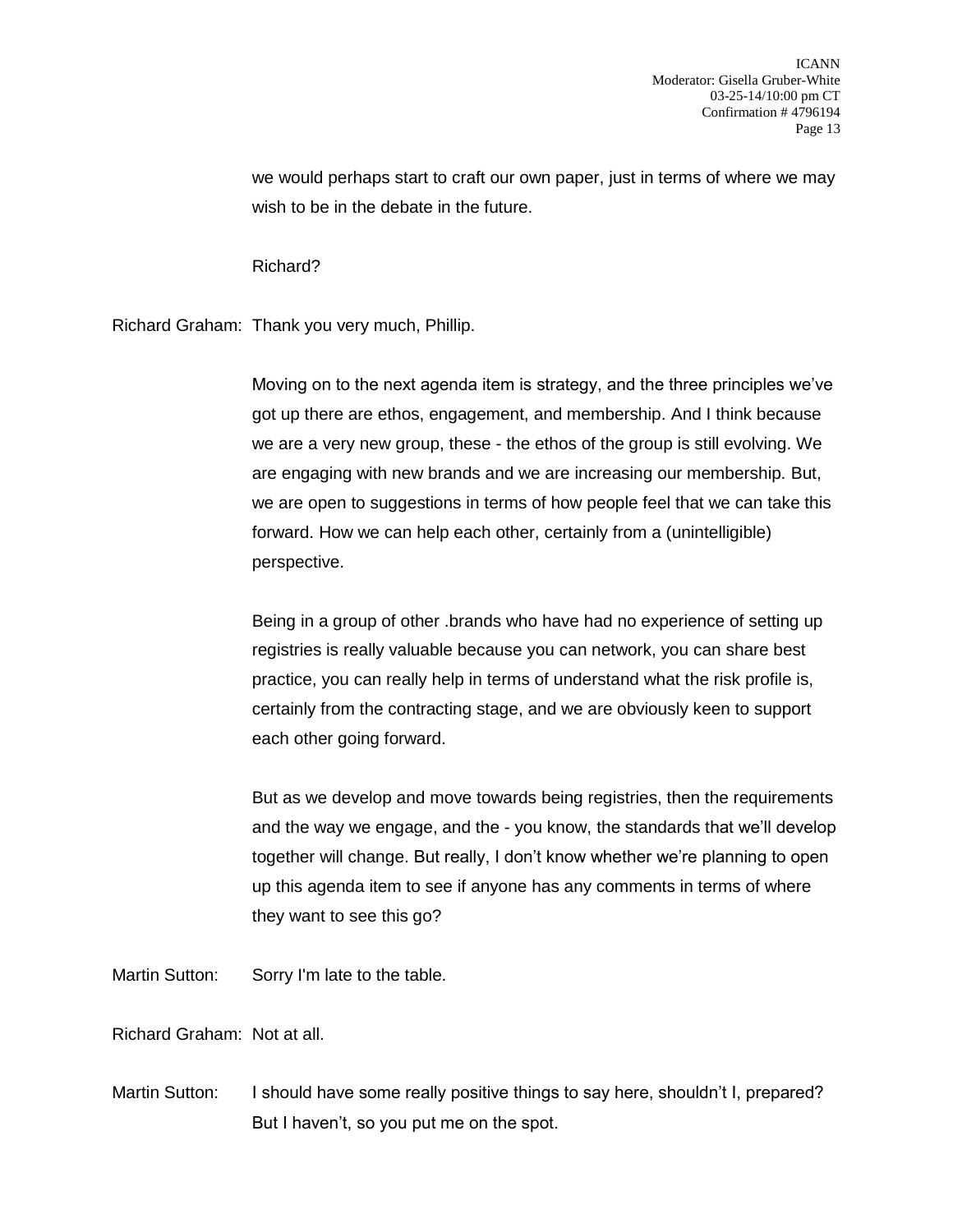Are we talking - so can I just check? Are we talking first bullet point or all of those?

Richard Graham: Really, the strategy going forward? What's our overall view on that?

Martin Sutton: We will have a Board session later today where we will be looking at that in more detail, but what I would say is that it's very interesting this week. I'm following a meeting with perspective members over an interest for it, for those that have not applied in the first round, to want to join an organization like the Brand Registry Group, in preparation for the next round, which is really good.

> It means that people are starting to notice that this is a good space to come into and that there is an organization that suits their needs so that they can understand how things function, how things work. And also, to share ideas about how to take this forward. It's a new model. There's going to be lots of interesting innovation.

And to have that membership share and learn as they go along is going to be fantastic, so I think there's a lot of things that we'll be able to discuss as the Board (unintelligible) Wednesday to take that forward and make sure that we put a roadmap that encourages further participation and further membership on board.

And, we have to also learn to adapt ourselves so that - because I think you know as a nucleus of brands that are probably to some extent those were already represented in different parts of ICANN, there's a lot of new ones in there as well. And, we have to make sure that we make others aware of what a .brand is, how it will function, why it's so different, and take away the nervousness I think that sometimes exists when change comes along.

And so, those are my comments. Anybody else?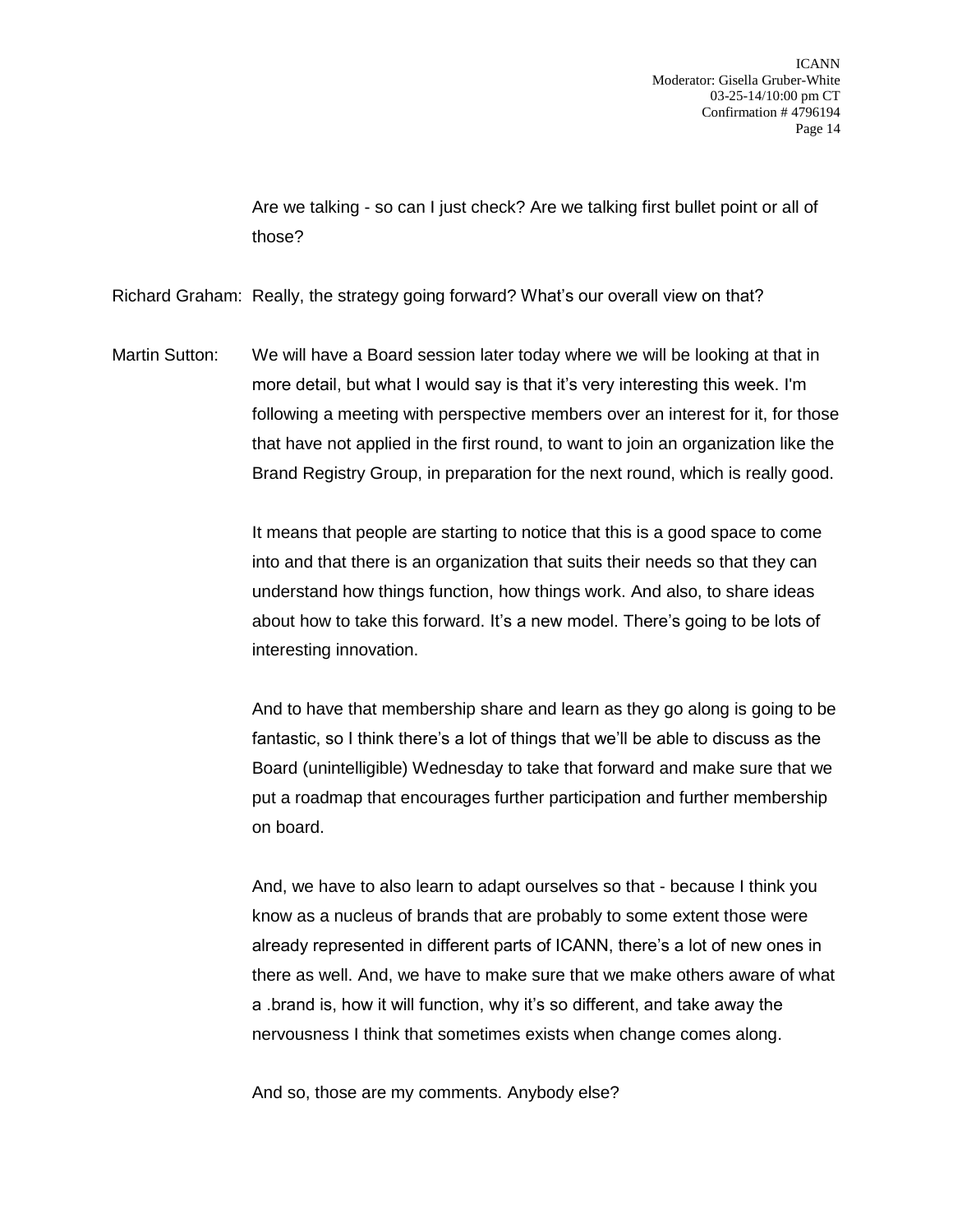ICANN Moderator: Gisella Gruber-White 03-25-14/10:00 pm CT Confirmation # 4796194 Page 15

Richard Graham: Nick?

## Nick Wood: Yes.

I'm interested in this question because this room is full of future contracted parties with ICANN and consultants, legal advisors. It's a very broad church of people who are here, and I think that's given its - but one of things that mix of people has given the BRG, particularly over the Specification 13 discussions, is the ability to be fairly nimble. So I think it's good that everyone is here, and I think people think that everyone is welcome here.

For the question I'd be wondering, is where the BRG goes in the future. Does it become - does it seek to become a part of the ICANN infrastructure? Does it seek to become some kind of constituency or subgroup of a constituency? Or, does it remain just outside talking with them?

At one stage, I thought being part of the ICANN infrastructure - a formal part, would be a really good thing. I'm currently thinking it's actually perhaps better to be slightly one side of it, and to be a bit more agile.

So for example, we don't have to get dragged into all of the - what's sometimes characterized as negotiations, but it's sometimes horse trading. So, I'm interested to see what people think about that.

Man: (Unintelligible)?

Woman: Yes. Sure.

I mean, I agree. I think when we were looking at it - becoming a part of the infrastructure, and I think there's a big question, particularly right now. Everything's changing so much and it's not just brands. You've got geos. You've got a whole variety of different business models that will emerge in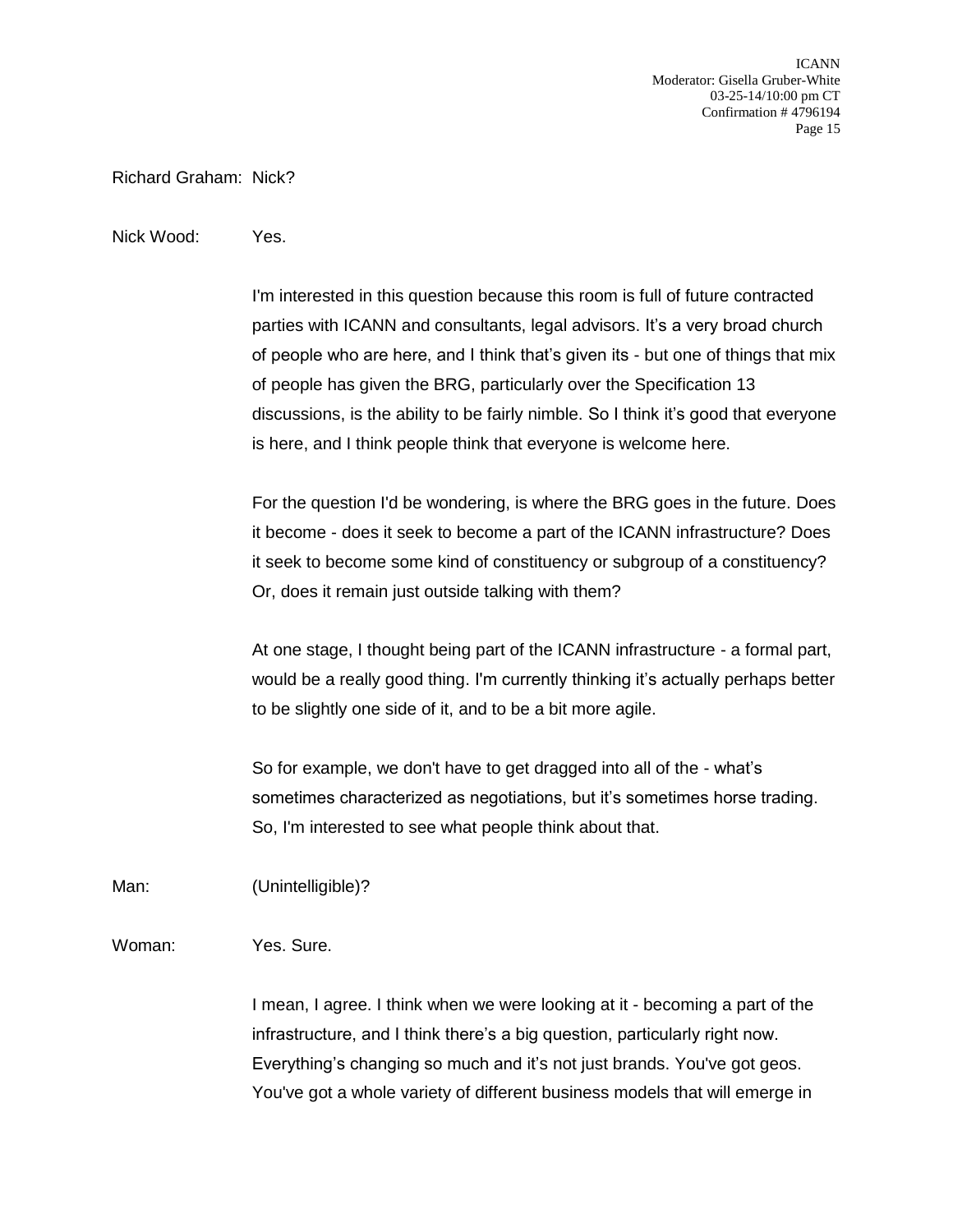the next few years and will have different interests than the traditionally we've seen. So, I think it's a waiting space.

Whether we - the one thing I would qualify that with is whether we are inside the official ICANN structure or remain outside of this structure. I think it is important to just reiterate that this organization plans on being a part of the community and interacting with the community. It's not just about coming in and saying, "This is what we want," and backing out. It's that we still are going to have to have those negotiations. We still want to find a middle ground that - you know, these are partners now.

And so, there's that important element of just making sure we always do remain a part of this community and interact in a way it's intended to.

Richard Graham: Back to Martin.

Martin Sutton: I think that's a good point, and I wonder if it's balance of both then, so that there's still a flexibility and nimbleness of operating outside of the ICANN structure, but with the flexibility of gaining positions - leadership positions so that they are recognized as a, you know, welcoming of new models of innovation. And, that's important too.

> So, I think we do have to seriously think about how we do this, because it does cause a drain on resources if we're having not sufficient - to cope with the ICANN world, which as we know it can be exhausting. I'm sure we appreciate.

But you know, that means that means that we have to make the effort. We'll have to consider how to do it, but look after the value of being able to look at it from the outside world and not get too hung up on the detail.

Richard Graham: Yes. Okay, thank you Martin.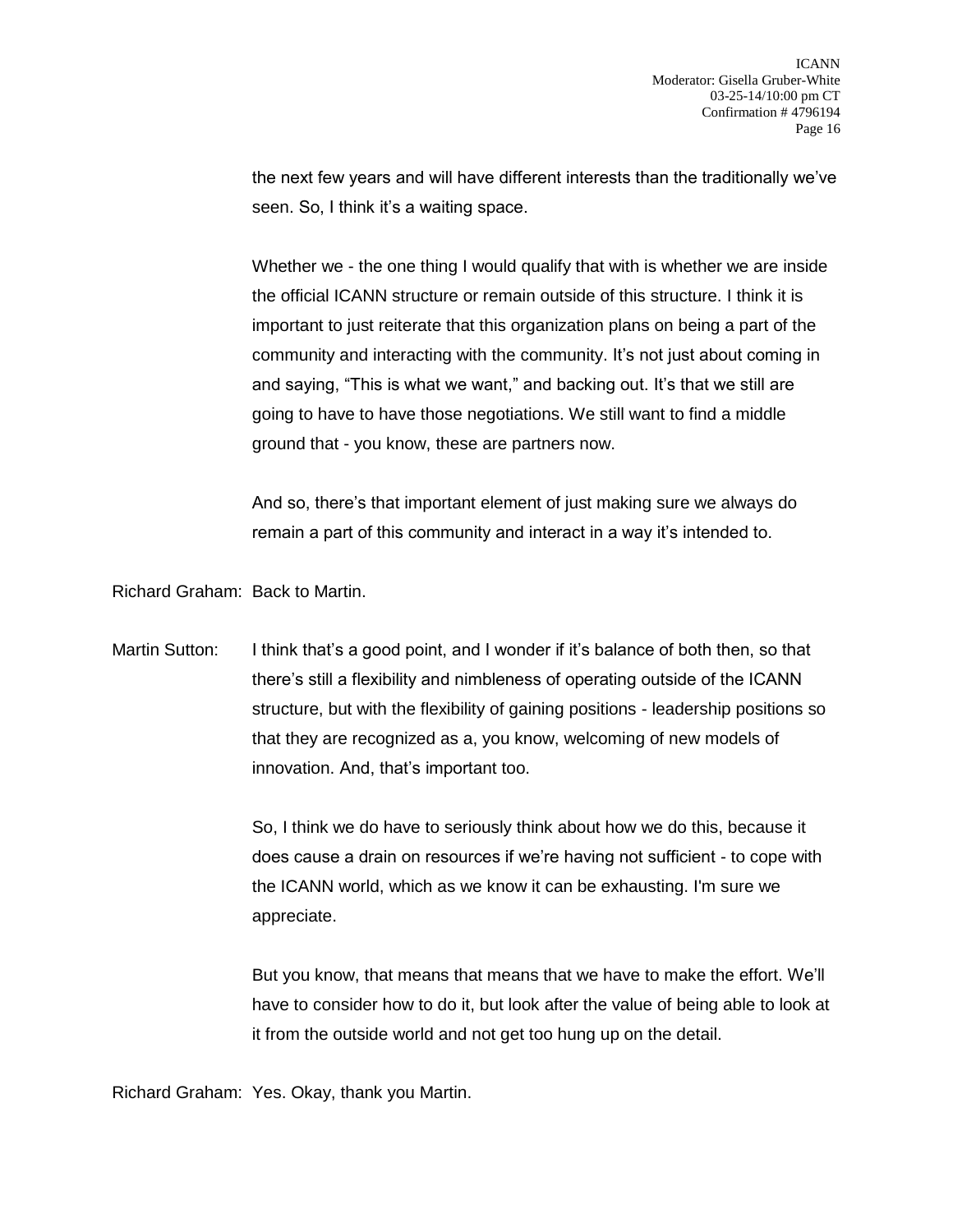Do you want to...

Phillip Sheppard: Yes. To be fair, we put this on the agenda really as (affection) that we think perhaps thinking about this now would be useful, and we've all been very focused on Spec 13, and it was really just a point to say, "Well, look, that appears to be reaching its conclusion; and therefore, to start to think about where next is appropriate."

> And just to respond to the couple of comments in terms of ICANN engagement, as some of you will know, I've been Chairing a little group called the Evolution Group within the Registry Stakeholder Group. Martin's been a member of that as well, as have the .geo guys. And, that was just looking at the sort of pros and cons of various different types of structure, and a very sort of objective way as to how that stakeholder group might evolve and might change.

> And, we looked at things like the constituency model based on the commercial stakeholder group and the business that you could have. You know, a brand constituency, a generics constituency, a geo constituency, perhaps more. And, we also looked at a model where in fact you would just have a slightly sort of messier structure where a trade organization like ourselves could be a direct member in some way alongside another member, recognizing there could be overlaps.

All of those issues of course had consequences for the voting structure.

And a lot of times, we've agreed on the general direction of travel for what we're trying to achieve in those changes, and we have come out fairly cleanly divided between the incumbent registries and the new registries as to what we would like, both the brands and the .geo's are saying clearly, "We want to be involved as the association, rather than individually."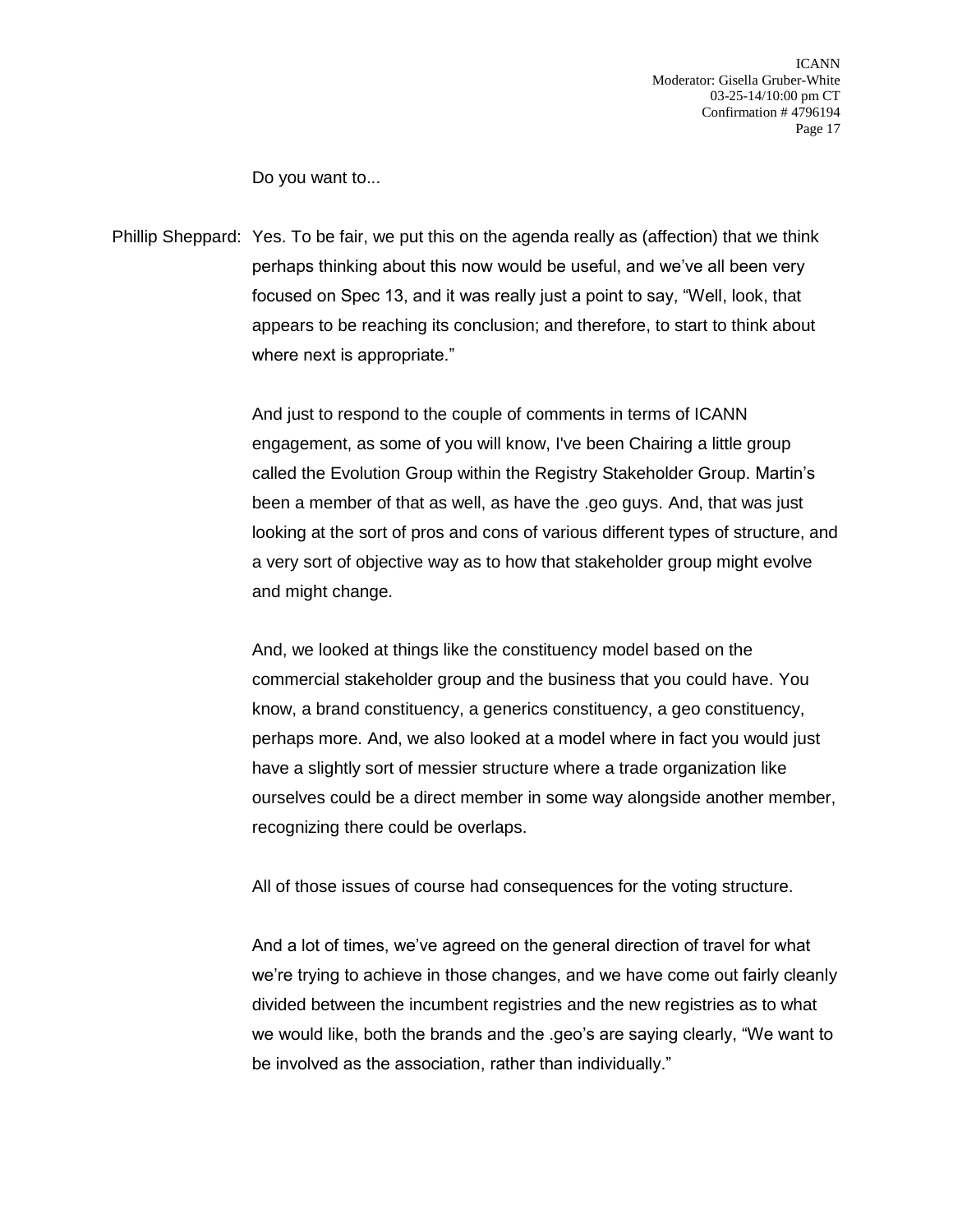And I think that's - and part of that of course is wrapped up in a discussion about to take place about the whole GNSO reform, and we'd written to the Board member for that, who's got oversight for that process, to say that you know perhaps GNSO reform should be perhaps a clear look at ICANN policymaking rather than merely a narrow evolution of the current GNSO.

Richard Graham: Okay. Great. Thank you.

So we'll move on now to the sixth item on the agenda, which really is the membership development meetings and the wider outreach.

Phillip, do you want to go into the - each of these events?

Phillip Sheppard: Yes. I'll let Martin - are you happy to speak about New York and I'll (unintelligible)? Just anything. Any feedback you thought about New York.

Martin Sutton: The New York event I thought was - it was really interesting. There was a lot of good content. It was interesting to listen to (Akram) and (Cirrus), who were both in attendance and speaking at that event, and the positive and welcoming attention that they were giving to the brands, and they expected to have a lot more brands coming in in the future, even in the next round.

> And when questioned about the timeline, there was - it was quite interesting that they were looking at the ambitious earliest date probably of end of next year, which ties back into comments earlier with prospective new members. It may not be that long before they will be potentially able to apply.

But, there's a lot of work from cover to - ground to cover before they can actually start that next round, but I thought that was a useful thing to take away.

What was apparent there I think is that there's still the traditional industry players in the room for an event that is very much focused on brands and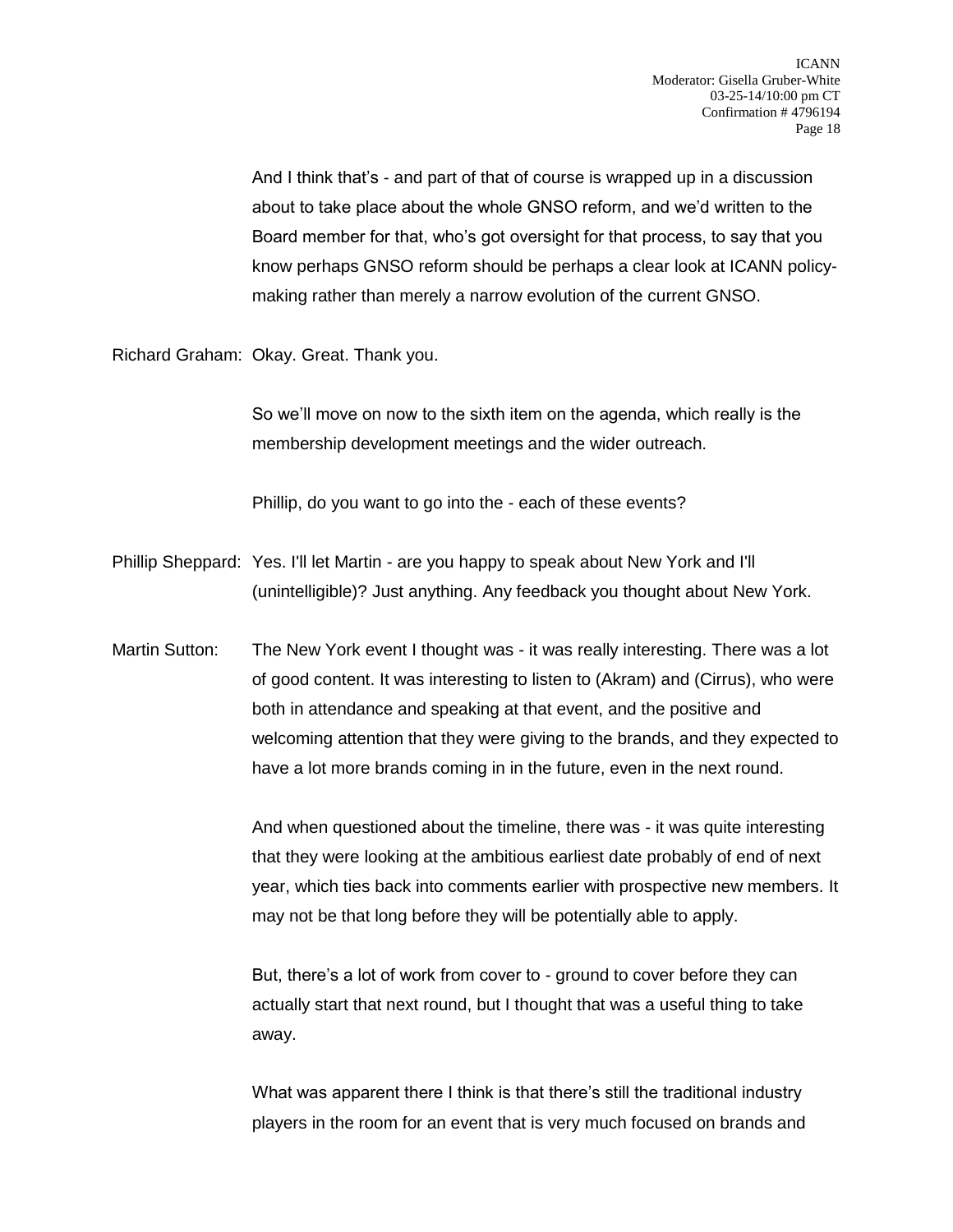learning about what they can be doing in this new space, and I think it gets a little bit awkward because you tend to think - get channeled through the traditional second level domains, (so) we'll have loads of them for more Web sites, more email.

And, I think that we - as a learning point from that is perhaps conduct some more regular workshops that we've done already in small groups in different locations, and not necessarily under the BRG. But certainly, I've been to a few of the little workshops. Brands just get stuck in a room. You can have marketers, IT people, digital, and they're coming up with some really good ideas about what these TLDs can do for their business to support their business - their traditional business.

So I think that's starting to gain some traction, so people are now obviously thinking that it's time to get internal resources engaged again probably, because - I mean like I - you've had to put off and put off because of the delays with the contracting and the other issues like name collisions.

But, people are starting to get excited about it and think about creating things and doing things, because we like to do things rather than wait, and wait, and wait. So, I've got that general feeling from the New York event.

Richard Graham: Thanks, Martin.

I'm now going to hand over to Susan Payne who'll talk about the INTA Hong Kong BRG outreach meeting.

Susan Payne: Thank you.

Yes, we still have a bit of planning to do, but we've been talking to (unintelligible) about having a sort of formal slot on the agenda at the INTA meeting, which is coming up in Hong Kong in May. And, have now had it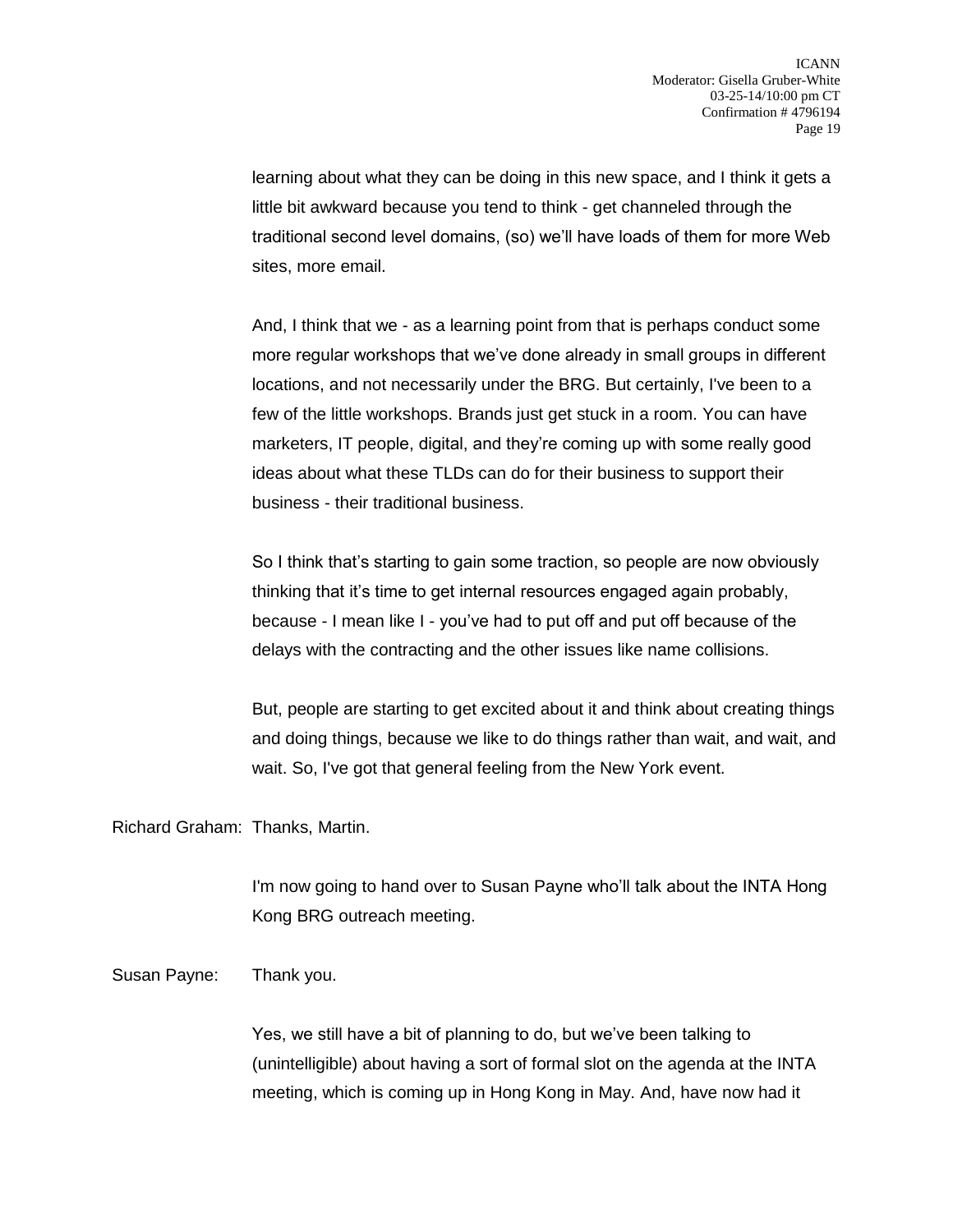confirmed that we should be able to have a slot on the afternoon of Wednesday, the 14th of May, between 1:00 and 3:00.

I think amongst ourselves, we'll - there's a sort of small working group who will now convene and plan that in a bit more detail, exactly what we want to do and how much time we want to take up with that slot. But, we've got potentially up to two hours if we wanted that long to do something which we thought would be more of a sort of - a kind of an informational session about what some of the existing members have encountered in terms of the application process and sort of what benefits we've had from being BRG members and that kind of thing.

And also, to try to - you know, there'll be a number of people at the INTA meeting who perhaps don't actually know that much about the gTLD process, but potentially are working for companies who may in the future be brand applicants.

So we wanted to just sort of make it quite a sort of educational and informational session, but also it had to be quite informal and an opportunity for people to get you know sort of a dialog going.

Richard Graham: Thank you.

And then the Momentum Hong Kong, Phillip?

Phillip Sheppard: Yes.

So just briefly, we've - the BRG again is an association sponsor for the Momentum Hong Kong event. That means a 15% discount for BRG members. I think I've yet to receive the code for that. As soon as I get it, I'll let you have that if you're interested in attending, and there'll be some - I think there's a couple of speakers again from the BRG that are part of that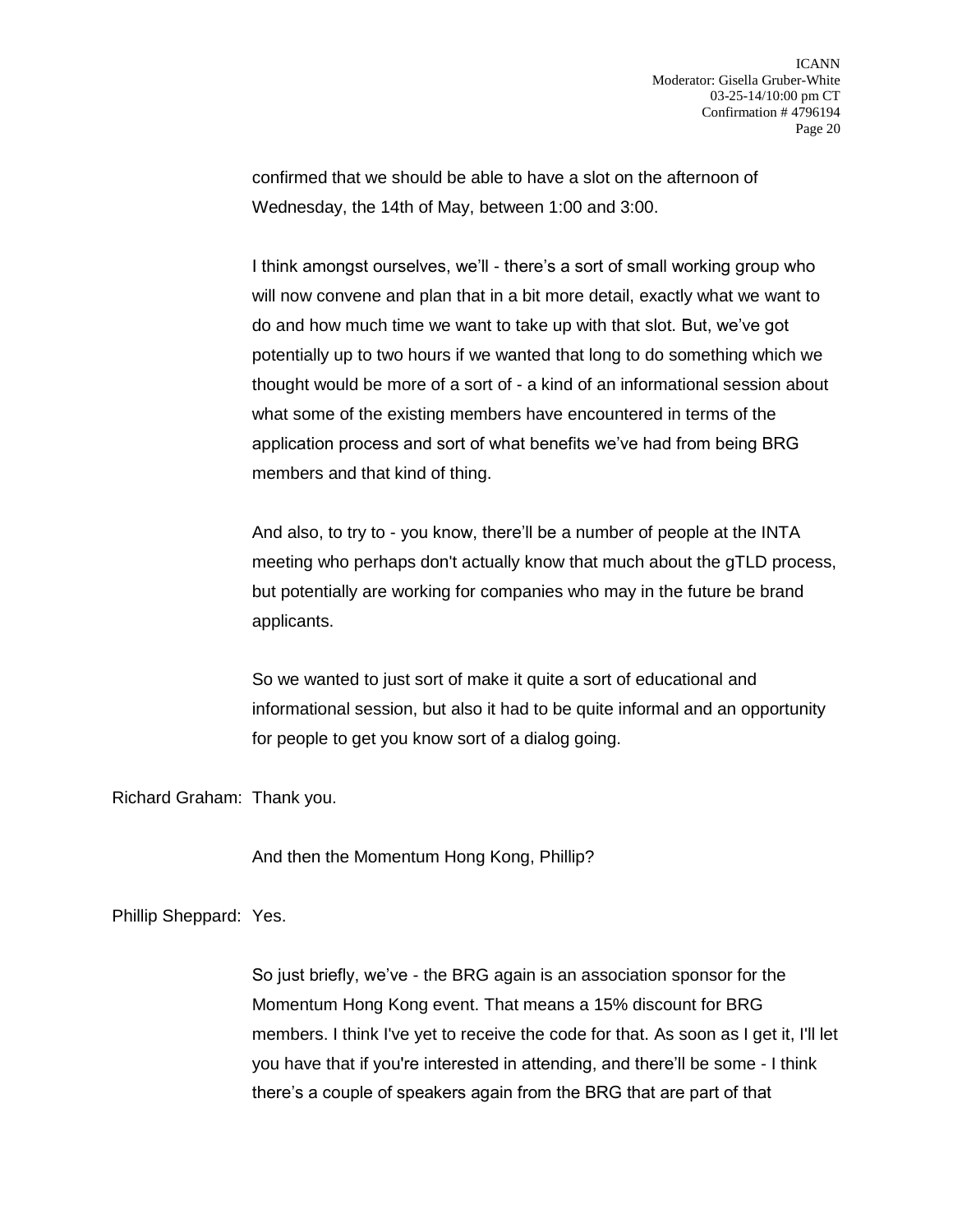program. And the agenda I think is also now out, and I'll be forwarding that to you shortly.

Richard Graham: Thanks very much.

We now move on to one of the easier topics on the agenda, the .brand registry agreement, and I'm going to hand over to Martin to give an update on the status of Spec 13.

Martin Sutton: No comment.

Only kidding. Only kidding. Only kidding.

It's still on the table, so I think that's the good news. How that's treated in the NGPC later today announcement. And, there's been a lot of work undertaken. Very short notice by a lot of people.

And it was interesting this morning that even those brands that find it very, very difficult to be able to submit public comments have rallied together and 48 corporates have submitted comments and took that on a call of action just a couple of days ago. So, they've got through their corporate barriers and rules to be able to submit letters to ICANN Board and the NGPC Chair this morning to support the reinstatement of the registrar provision that was previously in the Spec 13 in the comment period.

So I think this is really important, that the community has worked really hard, so we have challenged well because this is not a status quo anymore. We've got to make sure that things aren't twisted around to the point where people take advantage of old policies that don't actually relate to - or contracts that don't relate to the new models that are arriving in the market.

So to encourage that innovation, brands are starting to say, "Hang on. You're getting us to the point where we have to do something," and to activate 48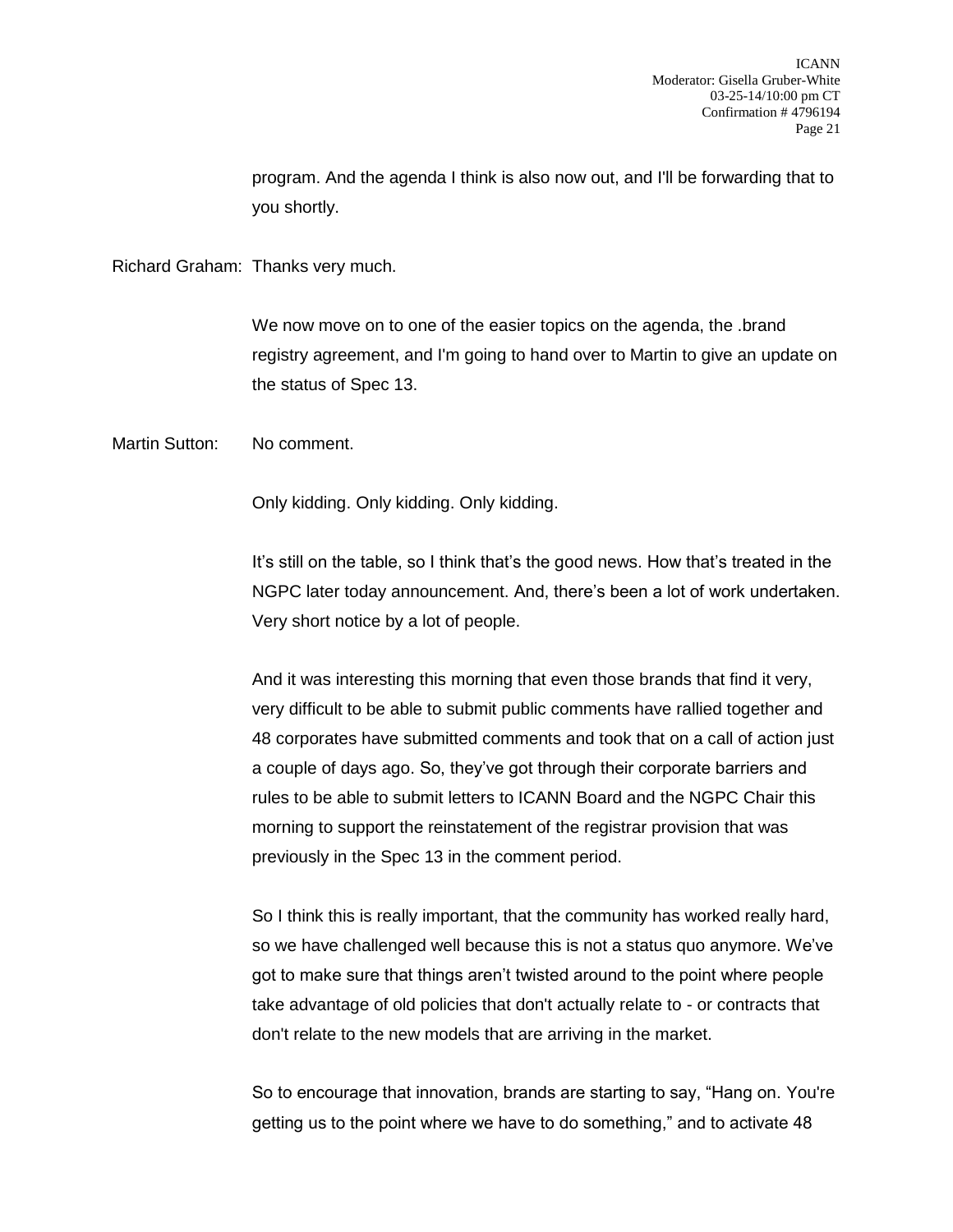corporates in two days I think is amazing. So let's hope the right decision is made this afternoon.

Richard Graham: Thank you, Martin.

I'll hand over to Nick.

Nick Wood: You know, I just wanted to - just because I've been sitting for about four days of listening to people speak, and it'd be nice to hear some other people speak in this room as well.

> Some of the other people who took part in the discussions around this, I wondered if they could share some of the kind of experiences so we could try and make it - if we have to do this type of thing again, so we can learn from it.

I think it's very interesting that after a year, possibly more than a year of talking about this, it actually came down to the last 72 hours, and even this morning has been running around without any certainty of where it will go.

It - some people say that ICANN's kind of broken and it doesn't work very well. I think very often, people bring bad behavior to ICANN, and the past 72 hours have really shown how there's a lot of bad behavior floating around. And, I don't know how we avoid it, because we've found ourselves being sucked into it sometimes.

Martin, and I, and others had some very difficult conversations. They were necessary, but they were very difficult. It wasn't about a new leaf. We were dragged into the past, if you like. So I wondered if other people - I mean, Jeff, I can see you've got your head down.

But, you briefed - you spoke to Martin and I about this. I wondered if you wanted to come and share something or have any thoughts about what we could do in the future to be better. Putting you on the spot.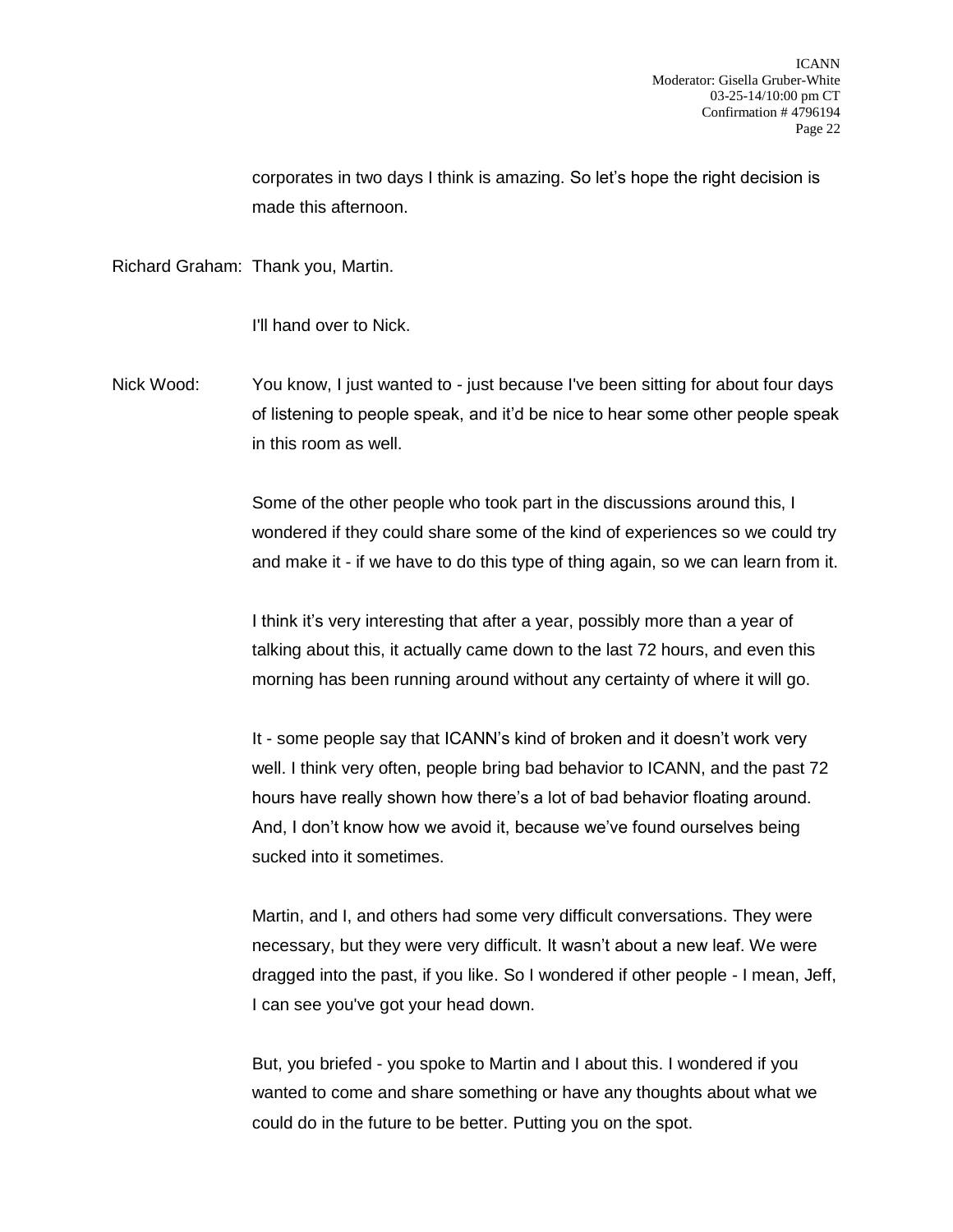As someone who's been here since the start with all of the - your input, and we've got Jonathan Robinson behind us from the GNSO, and I know you hate to be dragged into these things, but we went into this as a new group seeking something that we thought was just common sense, because brands as contracted parties are different.

We weren't seeking any advantage. We were just seeking to do something we thought would ultimately make the registries more secure and better for consumers. And, we ended up being dragged towards horse trading. We tried to resist it, but we went that way. And you told us that was happening.

And, I just wondered what we should do in the future to improve it?

Jeff Neuman: Yes, that's really putting it on the spot.

It's tough because it - it's not just brands. It's also geographic TLDs are having some of these same issues. I think anything that's outside the - what's considered today to be the norm is not very well seen by a number of the parties within the ICANN community.

So whether it's a brand wanting an innovative model with the use of their TLDs or geos that want to do different things during a launch phase, there's a certain expectation within the community that things are going to stay the way that they always are. And so getting them to change is always difficult.

I think - I'm not sure we should've engaged as much in the horse trading. I think it was good to talk to the registrars at the beginning to see what you could work out. I think after a while, it became apparent to - especially during Spec 13, that the registrars were using that as an opportunity to get additional things that they may not have gotten in a previous policy discussion.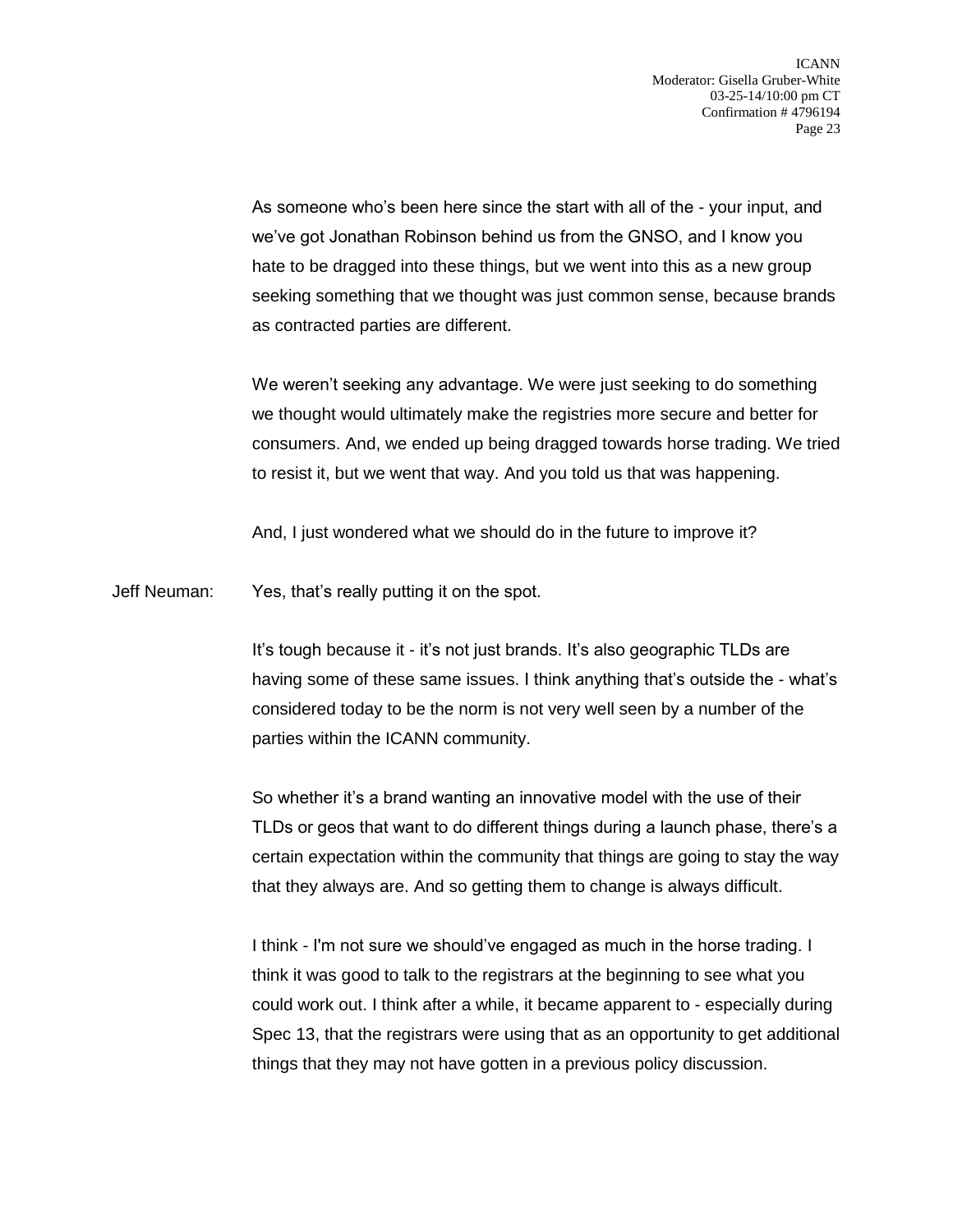And I think this is where the BRG's important going in the future is to look beyond the little things that happen within the ICANN community and to just take a stand and make sure - and it's great that Chris is here from ICANN to really understand the differences of this group.

Chris, I would also recommend you know some people from ICANN attending the other types of organizations that are emerging, whether it's the DNA, which I think we can also be a strong part of, or the geo TLD group. All of these are starting to form very nicely, especially at this meeting.

And, they all have different interests, and they're all important interests. And you know in the end, we stood our ground - the brands stood their ground. I say we because NuStar is a brand as well. I think in the end it's a long fight, it's a painful fight, but I think you'll - we'll get through it.

The industry is going to change, and we're going to change it, whether the existing players like it or not.

So I mean, I think this group did the right thing. I think the last couple days were extremely painful, and I might have stopped it a little bit earlier to do some of this horse trading, but you know, that is part of the ICANN model too. It's a multi-stakeholder process, so there is always going to be a little bit of that horse trading.

I think we got to a certain point and we said, "That's it." I think that was right.

Martin Sutton: Thanks, Jeff.

Just to move on. I mean, we've got a slide on what's been agreed. The exemption from Spec 9, a deferral of sunrise period for so long as the TLD is a .brand. A two-year cooling off period if it's going to be redelegated. An annual self-audit and certification that the TLD's a .brand. And then the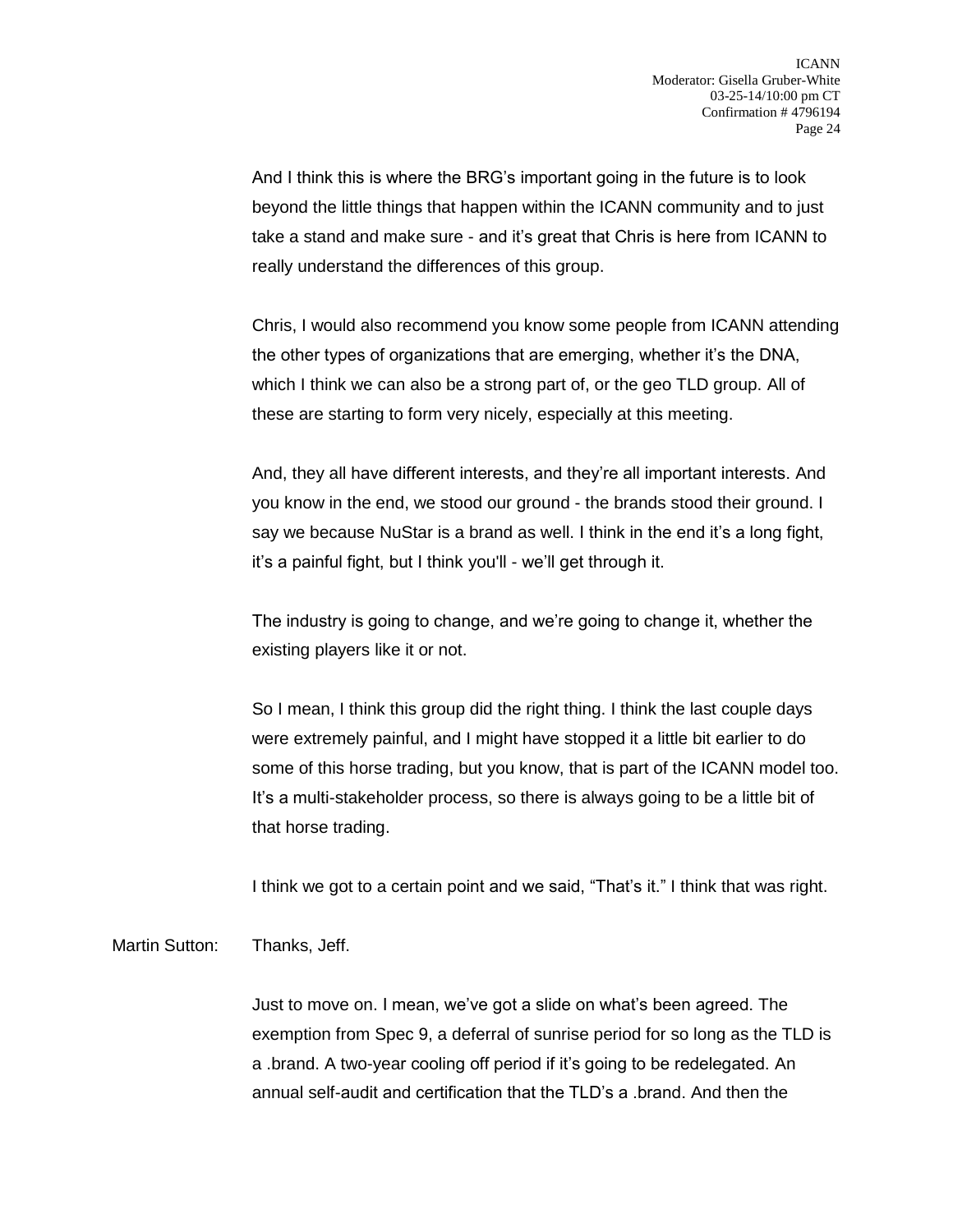revised definitions of .brand and trademark (licensing), which were all really acceptable from our perspective.

The last bit probably needs to be in square brackets until we've confirmed that, but that will be a (watch this space) this afternoon.

I think - I was going to save this for the Board meeting, but I think it should also be recognized that over - and you know, it's taken 12 months to get to this stage. A long time in business terms for what we've got on the list. So from a business perspective, I think it's important that we apply traditional methodology and say post-implementation review; see where things could be improved, made slicker.

Where cooperation can be improved early on so we don't end up at the last minute having to untangle a mess, because that puts everybody on alert. It's the wrong way to do things. So, we need to work with ICANN, ICANN staff, the community to improve this.

So, I think we should be at least considering offering that practice and expertise into this environment so that we can actually help ICANN get things done in a far more slicker, streamlined, and trusted manner, because at the moment you know we are talking about brands giving trust to the Internet space, and for online users to use it safely. And what we need to do to do that internally within ICANN is to make sure that people actually work together in a trusted manner, in a knowledgeable manner rather than try and protect the old positions that they've held on for too long.

It's far too protective. They've got to open up. They're supposed to be an innovative space, yet the amount of hurdles that have gone in the way in the last year is incredible.

And then as you think you've got through each hurdle, the last one is the most horrific to get through.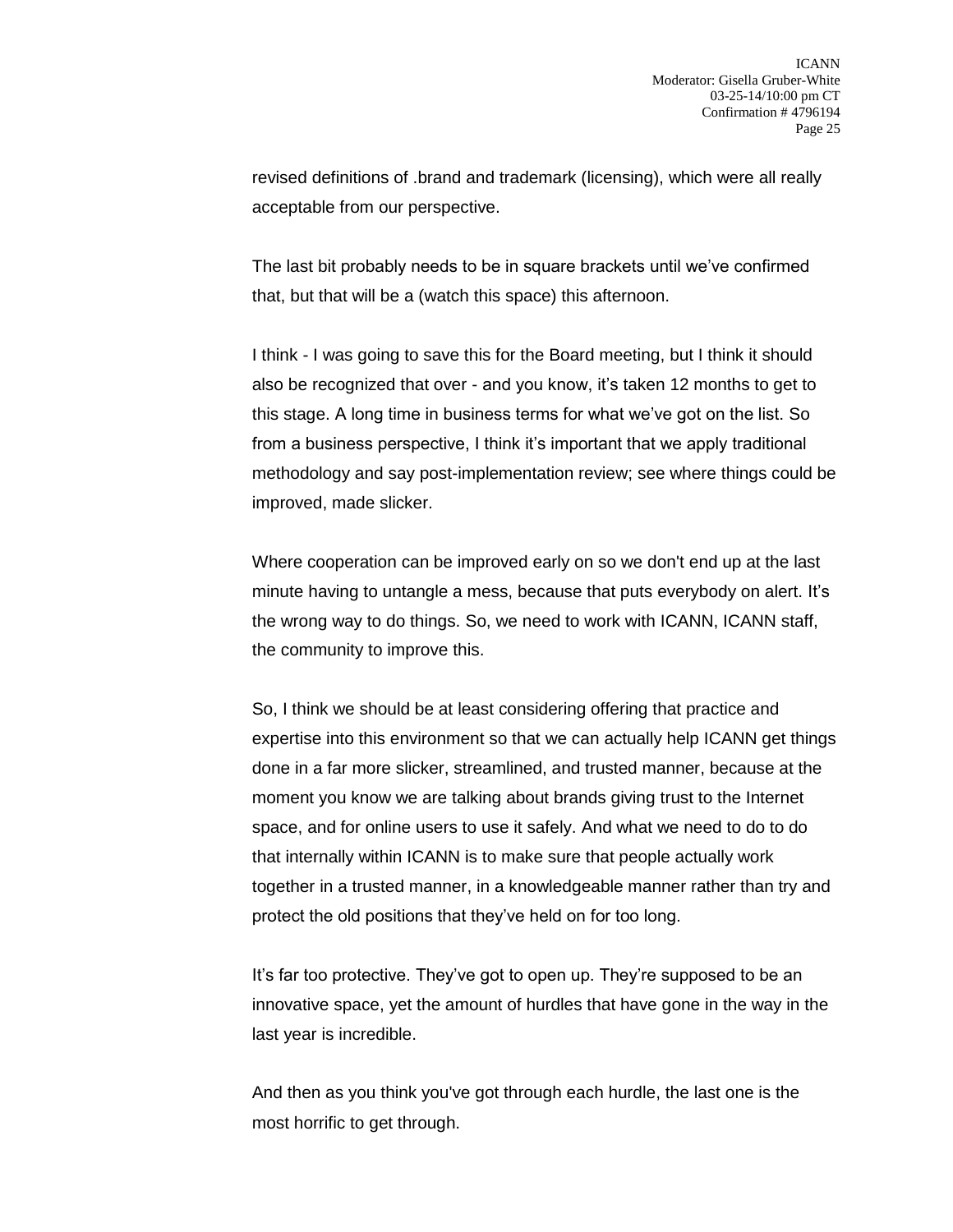And I'd like to acknowledge - I know he's not here unfortunately - I was holding on to he might be back, but he's in the GAC. I mean, there's been tremendous effort on various parts of the BRG and beyond where there's a lot of interest in trying to get the job done. But throughout, the lynchpin to all of this has been Brian Beckham.

He's done just tremendous behind the scenes so that you could - he could understand what the issues were, who the people were that were worth talking to and trying to encourage them to understand this new change should be embraced and how to embrace it. So I've got a personal thank you to Brian to record here, because I've learned a tremendous lot just by following and appreciating what he's done for the Brand Registry Group.

And not only for Brand Registry Group, but the whole .brand community.

Thank you.

Richard Graham: Thanks. I absolutely agree to that.

## Stacey?

Stacey King: I just wanted to throw in - I think it's also important - you know, if we do think that brands - looking at what we went through with this Spec 13 matter, and the negotiations, and especially the more recent 72 hours, if we do believe that Brands are going to be one of the new registries that will bring the innovation into the industry, one thing I think is really helpful for all of us to remember is that we need to explain to our businesses why this is the process and to give it a chance to get through it.

> So while we need to push ICANN to meet us, we also need to make sure our businesses understand why this is taking time and why we need to go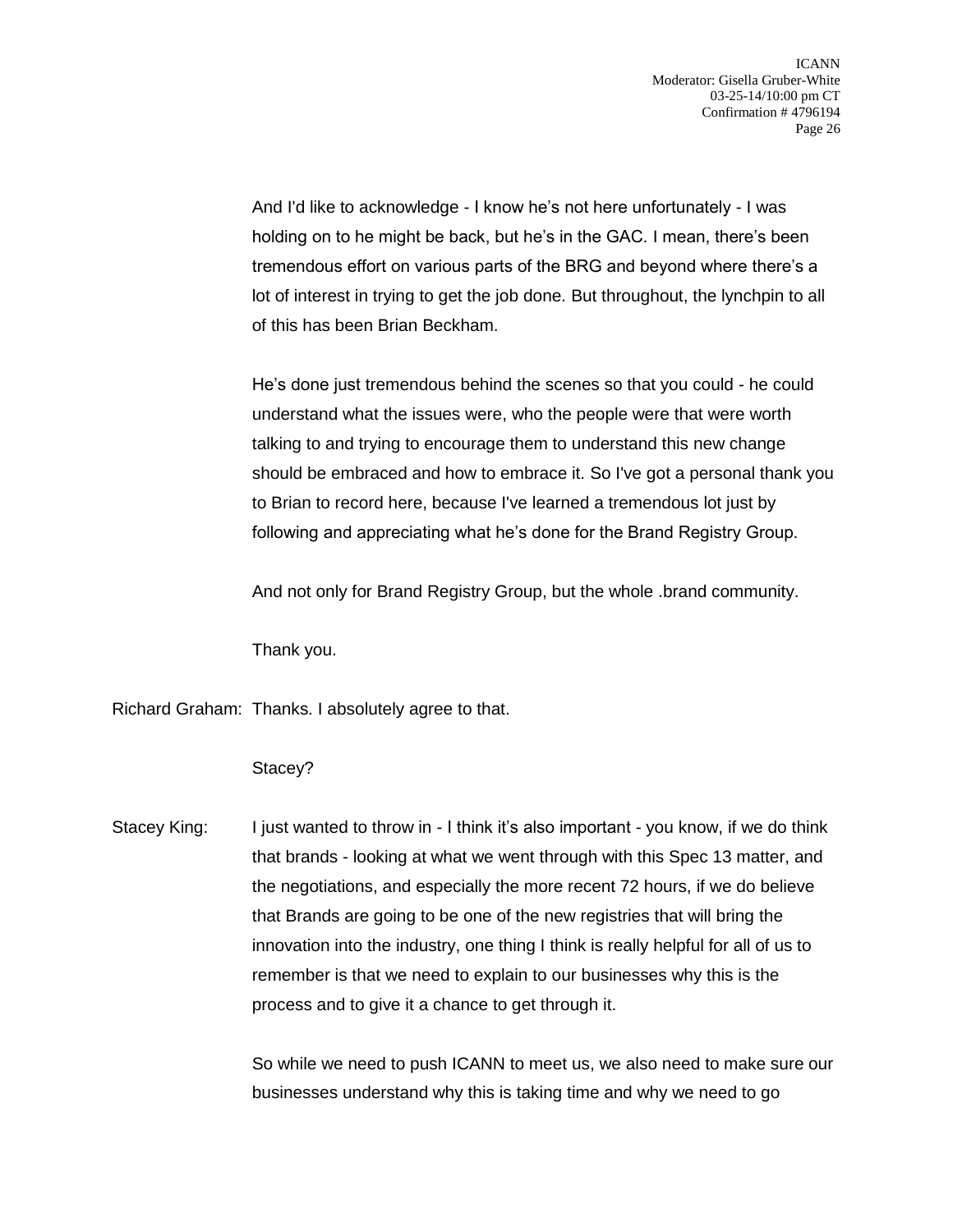through the process so they don't back out quickly, because then we don't get the innovation here.

We talked to - we've talked a little bit about - it's almost like - and I hate to use this (unintelligible), but the recording industry, when we first saw digital music, there were a lot of people trying to protect their interest and a lot of people just want to go, go, go. But if we, you know, get everybody to understand and have expectations of where this is going; hopefully, it'll be a smoother transition in the long run.

Richard Graham: Thank you, Stacey.

Paul McGrady: Richard, real quick.

Richard Graham: And over to Paul.

Paul McGrady: I know you want to move on, but a couple of things have come out of the Spec 13 process from my point-of-view, and - that sort of explain the timing.

> The first one is that ICANN still seems to be thoroughly dependent on the meeting schedule as if somehow only things can get done when we're together.

And the second thing, and it relates to the first, which we hear - we've been hearing more frequently, is ICANN's not a business. Well, ICANN may not be a business in the sense of shareholders and stock dividends, and the like, but that doesn't give it a pass on lowering the standards in terms of how it behaves, right.

It may not be a business. The Red Cross may not be a business in the traditional sense, but it still you know has executives and people do things.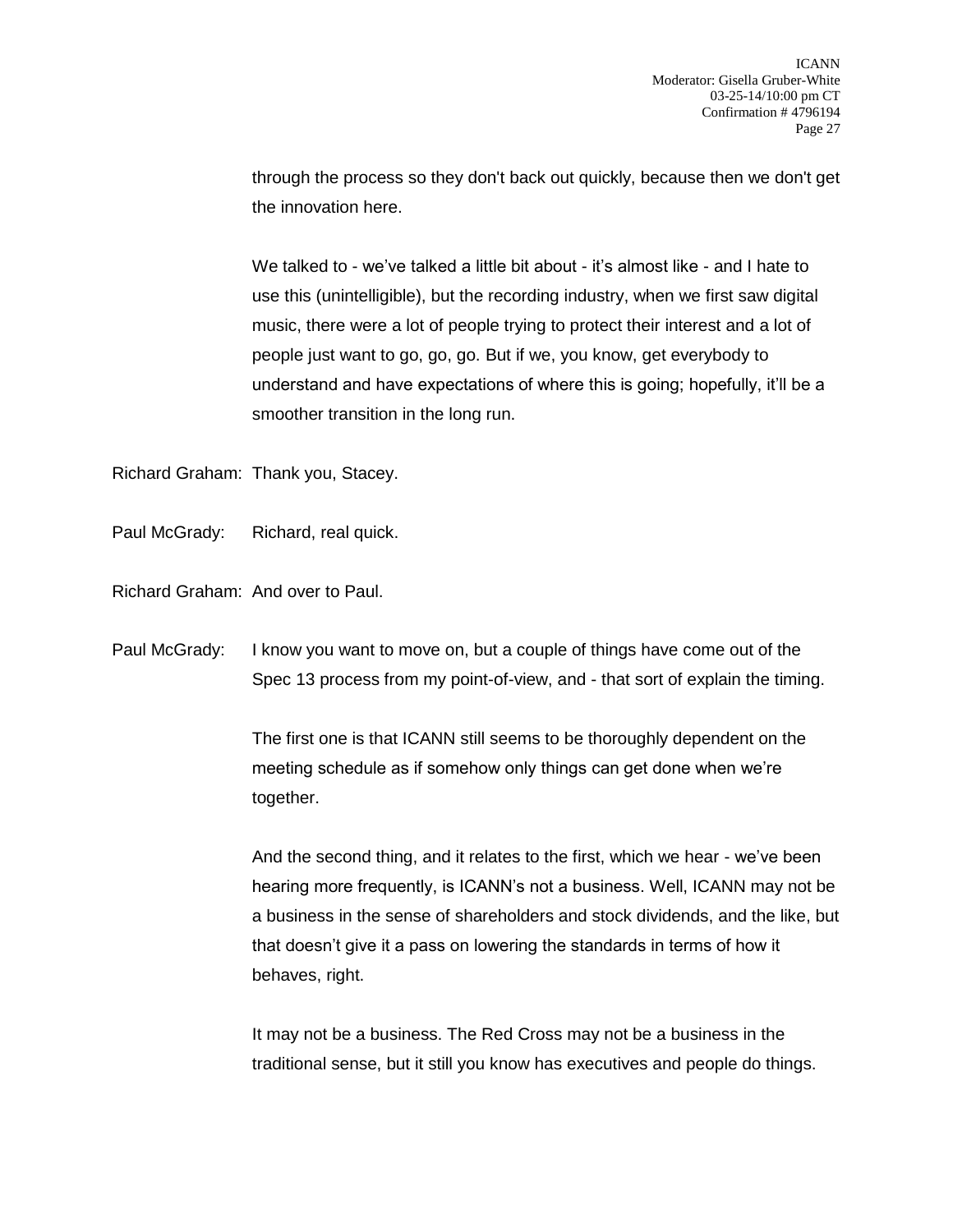And so, I think that one of the things that maybe we can help bring to the table in our sort of post-mortem on Spec 13 is to have a talk with ICANN about our experience, as we're doing a little bit today. But also, just start to push this notion of decoupling from the meetings. That you know, there are interstitial spaces between the meetings where things can actually still get done.

And I think if ICANN's not going to be completely overwhelmed by going from 18 registries to 1200 registries, it's going to have to learn how to do that, and so maybe we can help bring that concept in and start talking about decoupling from the meetings.

Richard Graham: Thanks, Paul.

Marc?

Marc Trachtenberg: I think when you look at the list of things in Spec 13 and you talk about it took 12 months, it's a little bit deceptive because at the beginning, there was a lot more things on that list. And so, you know, I think maybe one of the lessons is you know we can ask for a lot of things, but maybe focus on really what the most important things are. And, I think that final list really represents, you know, what were the most important things?

> And I think you know very - not immediately in the beginning, but you know soon after the process started, you know it became pretty apparent that we had to let go of a lot of the other things that normally as a business or a brand you would insist be in your contract, whether it's you know reciprocal indemnification or many other things that - any other space; there's no way you would accept that.

But again, just to remember, you know, what the context is, where you are, and what the most important things are.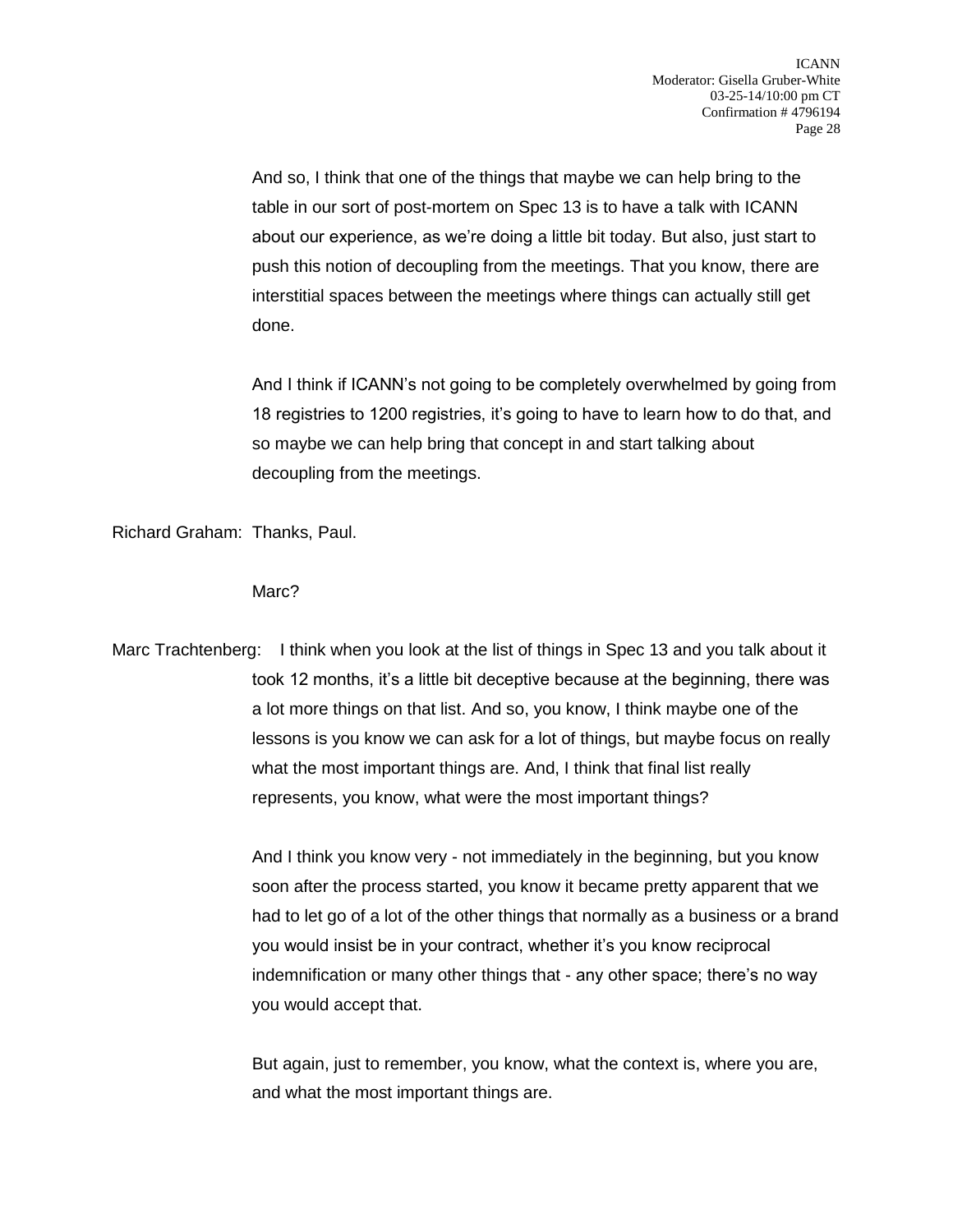ICANN Moderator: Gisella Gruber-White 03-25-14/10:00 pm CT Confirmation # 4796194 Page 29

Martin Sutton: Can I reply to that?

Richard Graham: I can't say no.

Martin Sutton: You can.

I think that's a good point, so let's take the large list, we shrunk it down 11 months, I'll give you that.

Richard Graham: Jonathan's come up and he's going to say a word or two.

Jonathan Robinson: Thanks, Richard.

I mean, Nick helpfully introduced us.

You know, I haven't attended one of your meetings before, so for me this is a first, although I've been tracking a little bit what's been going on from a distance obviously. But it's great to see, and genuinely interesting to see the kind of perspectives and what's going on here.

And, I understand from what you've said now and from previously what I know that it's not yet clear how you may or may not choose to fit into the existing structures or how you may formally fit in, but you know your (sort of participate) and engagement is obviously very, very interesting and worth tracking and worth - and from my perspective, you know, it's clearly significant change (unintelligible). So, that obviously presents some real challenges to the structures and processes, and you've obviously - it sounds like you've clearly experienced that over the last couple of days.

And I would say, though, that to the extent that existing processes exist, whilst sometimes they may be very frustrating, their integrity is very - is potentially very valuable to all of us.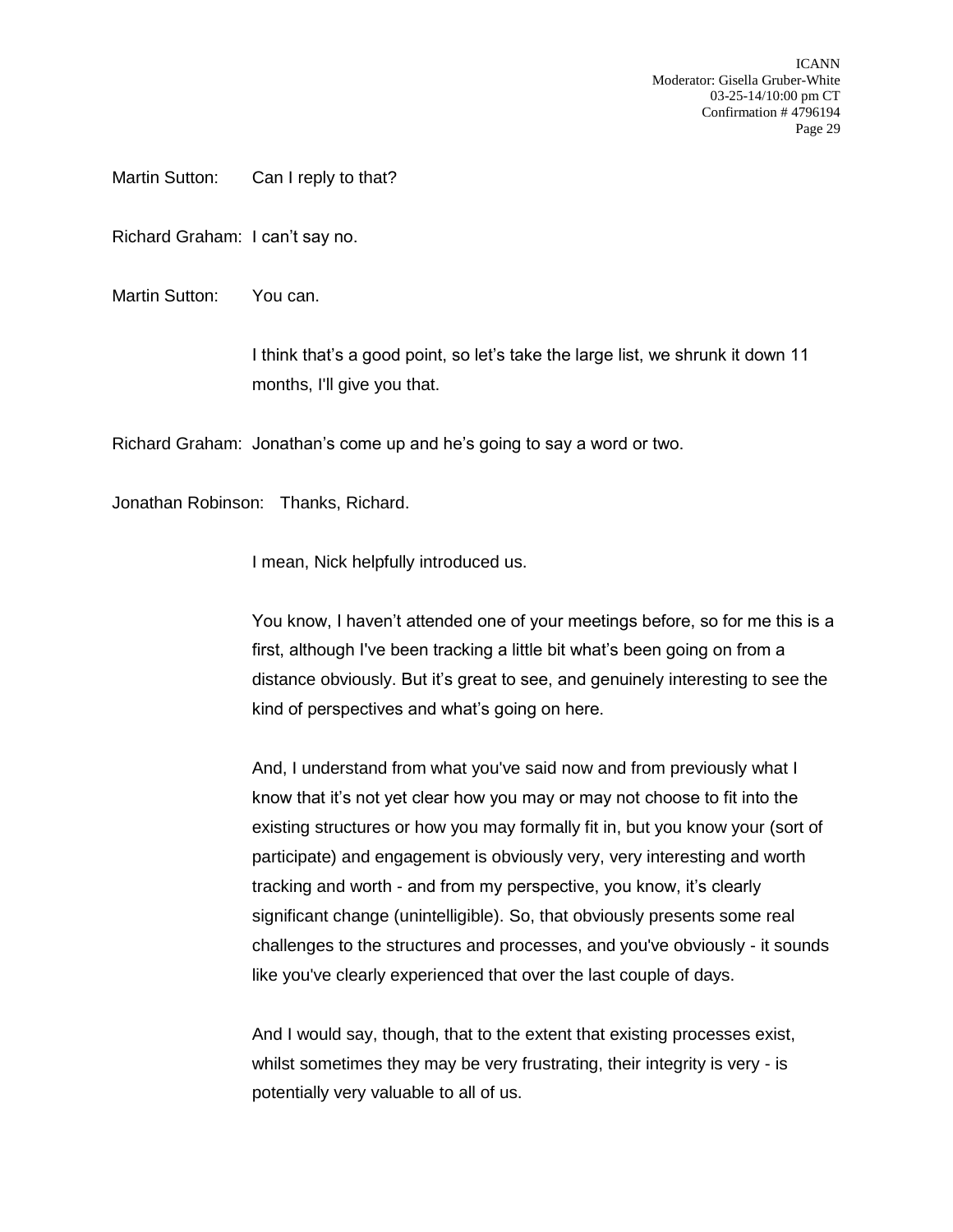So in a sense, to the extent that they don't work, I'd encourage you to work to change them rather than work outside of them. And so really, you have an opportunity to influence and shape the future, and clearly will because of the sizable change that's afoot.

And so, I guess my first sort of touch of being - sitting right within your meeting is very positive and very encouraging, and it's great. And so to the extent that it's my position to do so, it's - you know, I'd offer you a welcome to you know the structures and to participate in the whole process.

So, thanks very much.

Richard Graham: Thanks very much, Jonathan.

Jeff Neuman, to close this agenda item.

Jeff Neuman: And so I think when you're going out and we're trying to recruit more members for the BRG, and talking about the successes, and Marc just kind of brought this to light, we actually started with a large list, but the successes of the BRG wasn't just Spec 13. We actually got some things in the base agreement.

> So I think when you go out, there were a lot of victories. Maybe not as many as the large list that we wanted. But when you go out and you go to your companies and we're trying to recruit others, the successes aren't just Spec 13, but there's some of the changes that were in the base agreement as well.

Richard Graham: Thanks, Jeff.

So we're just closing off the next steps for this as really a process to enable Spec 13 and also to deal with an extension to the requirement to contract by nine months to the extent we have been delayed - agreeing Spec 13, but that's a (watch this space).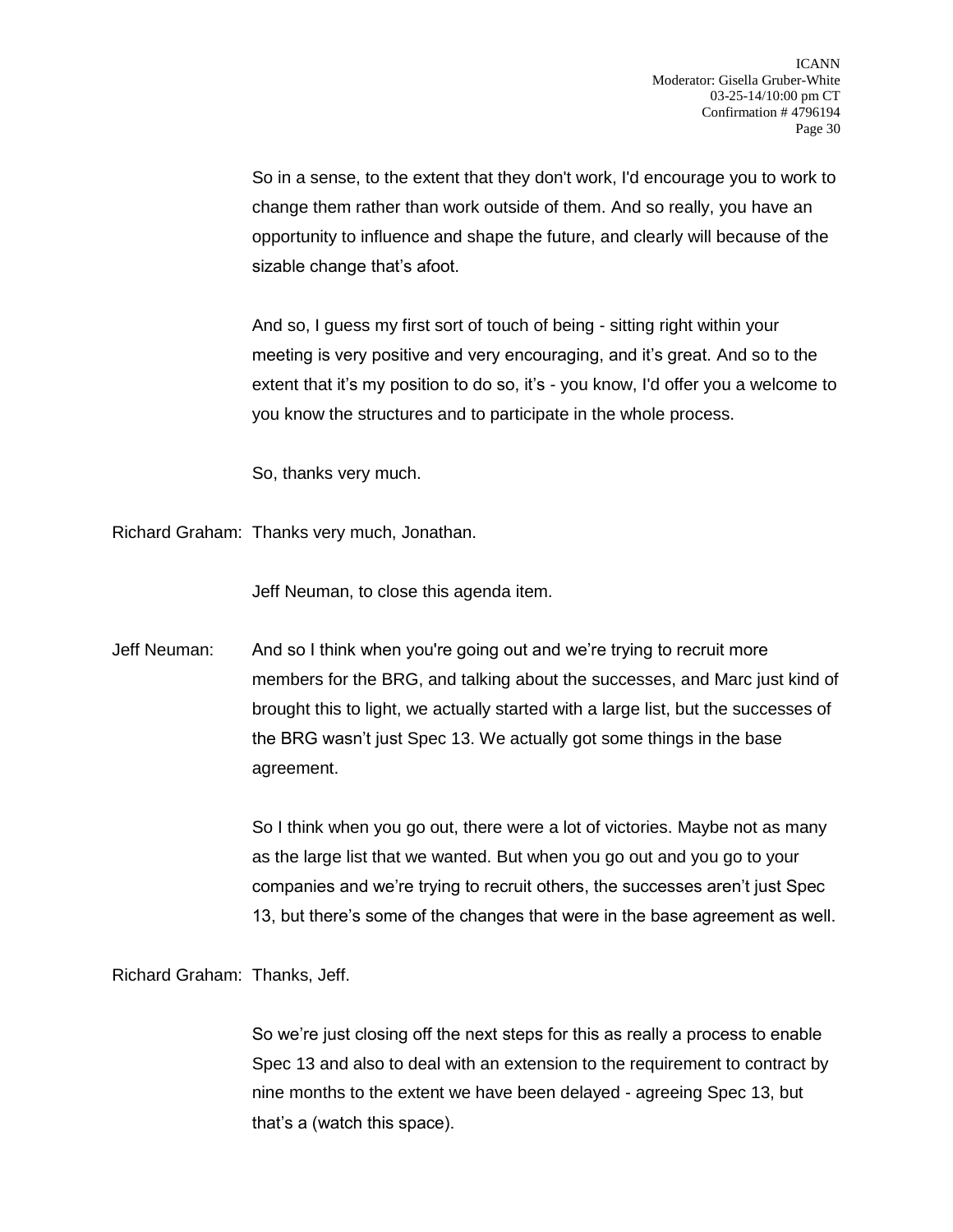We have a letter prepared to send, and we'll be looking for input into that if and when we require.

Okay. So the final item before we close the meeting...

Martin Sutton: Can I just...

(Unintelligible) slide. To - I mean, I think we would have to revisit that anyway, because nine months may not be sufficient if...

Richard Graham: Yes.

Martin Sutton: ...if we feel that you know named solutions is still on the table and the issues around contracts.

> I think we just - we probably just need to revisit that and make sure that that's still a comfortable thing for members to do.

Richard Graham: Okay.

So release of country names. We had a meeting on Sunday to do this, and Phillip's going to basically summarize what - where we are with this.

Phillip Sheppard: Yes.

So we had a meeting with what, four or five ICANN staff. (It was) very productive. We were saying that we have a problem to solve, and they were helping us to solve it, so that was a very encouraging dialog.

What we've come up with is that it looks like using the offset proposal existing (unintelligible) extension idea is the right way to go.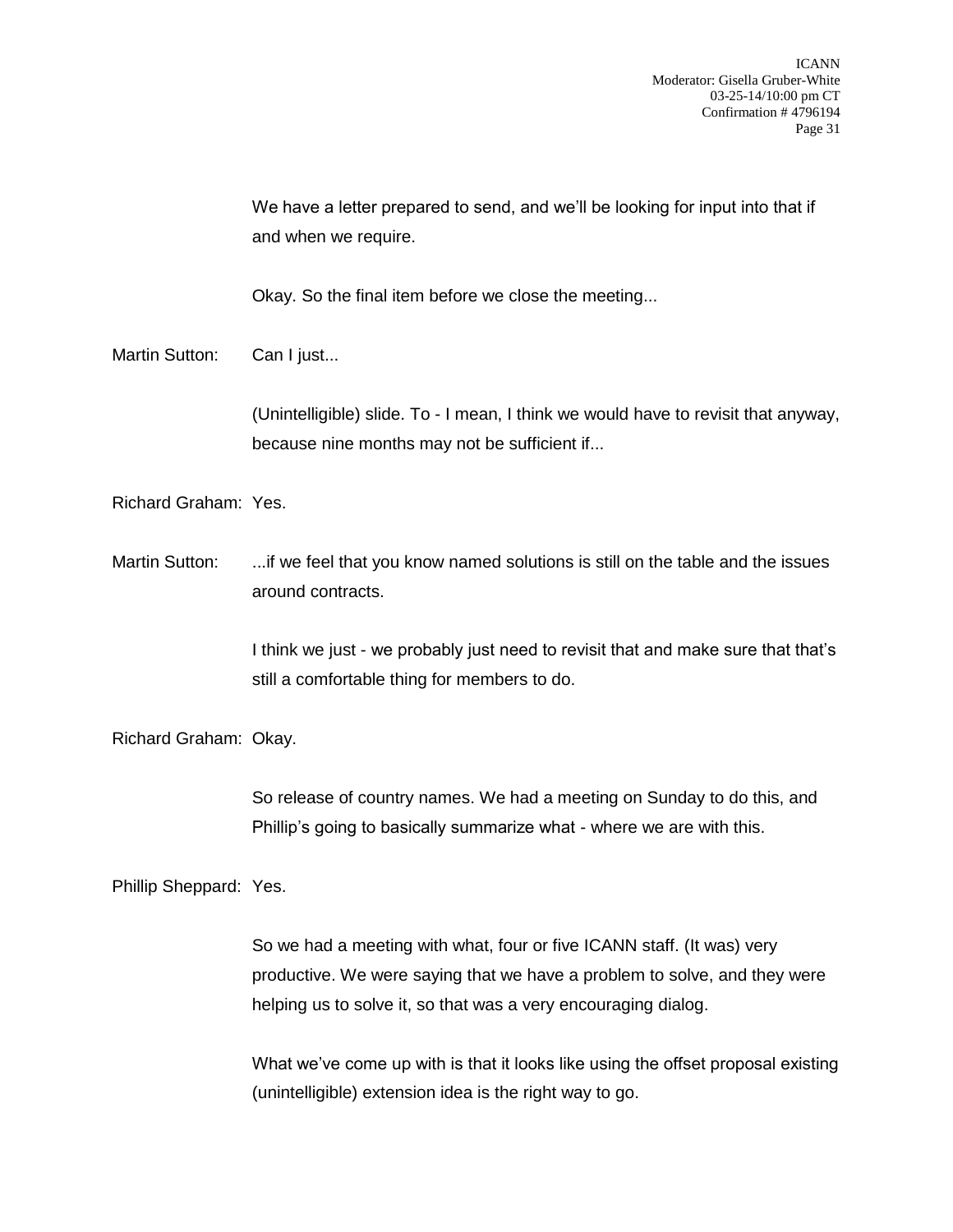We talked about how that might be grouped and that how some issues in terms of the BRG itself could not put in application. But, we decided it would make sense though for the BRG to come up with some templates that everybody could use. These would also refer to Spec 13, and everybody would use the same thing.

So a series of thing would come in, they would look standard - a standard form, and therefore be much easier for any assessments to be made on that.

The only glitches that are there, and ICANN are going to come back to us, is to the slight difference which is in the Spec 5, which covers this issue, as to the release of two-character codes in which you're required to get agreement with a government and country code manager as opposed to country and territory names, which is subject to review by ICANN's Government Advisory Committee and approved by ICANN.

In some extent, you're (getting a second on) that we're going to focus on more to GAC about, so it may mean there were two templates because there are two different processes, but ICANN are going to come back to us to see precisely what they may be interpreting, particularly on that earlier one.

And, we also agreed that - what would be sensible for us to do, in the shortterm anyway, is to create some templates and submit them as tests to ICANN so they could advise us on the content of that so that when we actually put through a real one, that would fly through the system with a bit of relative ease.

I think that's it, Richard.

Richard Graham: Thank you very much.

That is the final item on the agenda, so we're going to close the meeting now. Thanks again to Martin and Brian for their excellent work on Spec 13. There's